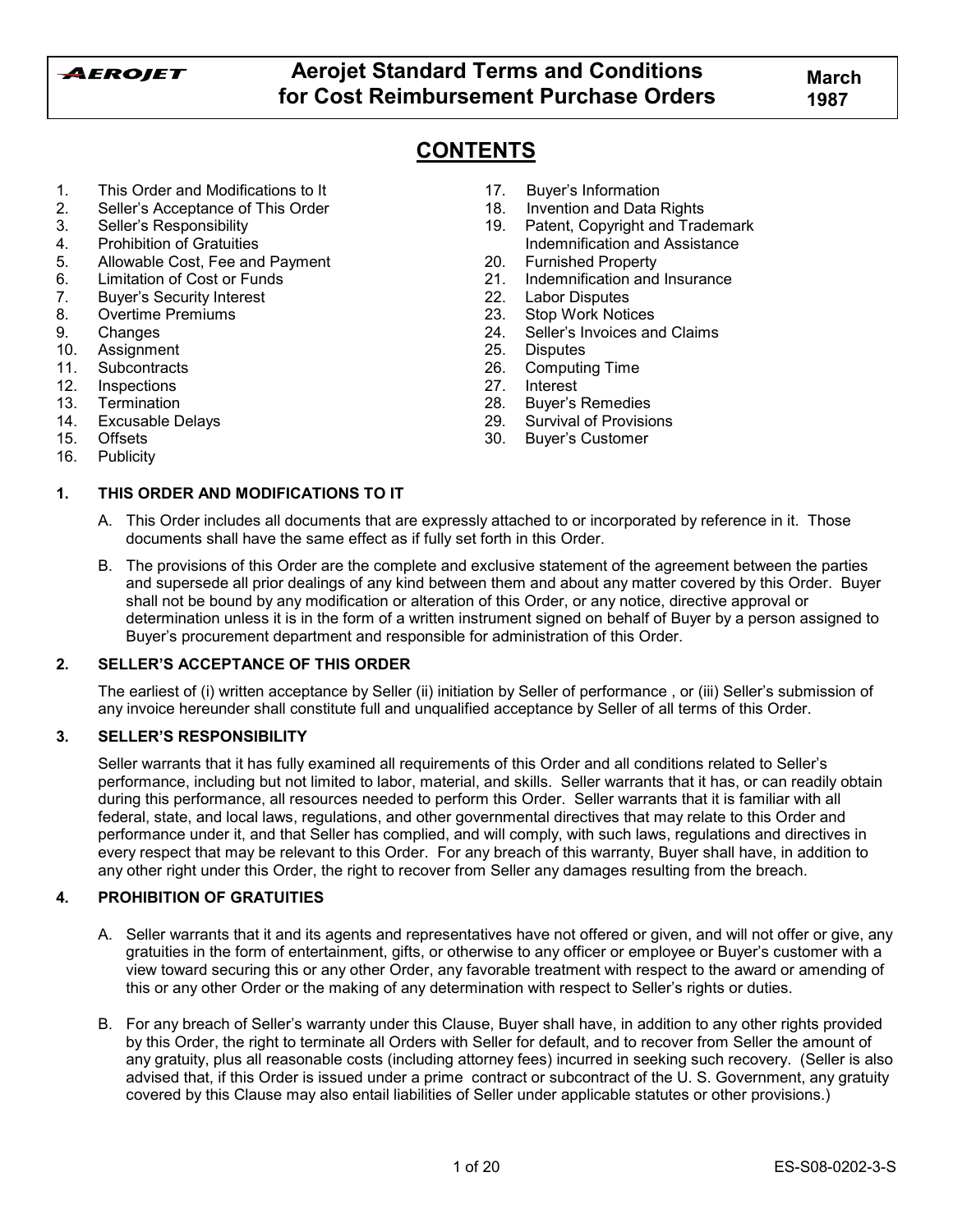

#### **5. ALLOWABLE COST, FEE AND PAYMENT**

- A. For all work performed under this Order, Buyer shall pay Seller (i) Sellerís allowable costs incurred in performing such work, to the extent such costs are accepted by Buyer and, if this Order is issued under a prime contract or subcontract of the United States Government, by an authorized official of that Government; and (ii) the fee, if any, provided for this Order.
- B. The costs of Seller shall, for all purposes of this Order, be determined pursuant to the terms of this Order and Part 31 of the Federal Acquisition Regulations ("FAR", Title 48 Code of Federal Regulations) as in effect on the date this Order was issued by Buyer. The costs determined in accordance with the preceding sentence are referred to below as "allowable costs.
- C. (1) Except as provided in subparagraph C(2) below, with respect to pension, deferred profit sharing, and employee stock ownership plan contributions, the term "costs" that may be reimbursed to Seller includes only:
	- a) Those recorded costs that, at the time of the request for reimbursement. Seller has paid by cash, check, or other form of actual payment for items or services purchased directly for this Order.
	- b) When Seller is not delinquent in paying costs of contract performance in the ordinary course of business, costs incurred, but not necessarily paid for-
		- $(i)$  Materials issued from Seller's inventory and placed in the production process for use on this Order;
		- (ii) Direct Labor;
		- (iii) Direct Travel;
		- (iv) Other direct in-house costs; and
		- (v) Properly allocable and allowable indirect costs, as shown in the records maintained by the Seller in accordance with this Order.
	- c) The amount of progress payments that Seller has paid its subcontracts under standards conforming to this Order.
	- (2) Sellerís contributions to any pension, profit-sharing, or employee stock ownership plan funds that are paid quarterly or more often may be included in direct costs for payment purposes; provided that Seller pays the contribution to the fund within 30 days after the close of the period covered. Payments made 30 days or more after the close of a period shall not be included until Seller actually makes the payment. Accrued costs for such contributions that are paid less often than quarterly shall be excluded from indirect costs for payment purposes until Seller actually makes the payment.
	- (3) Final annual indirect cost rates and the appropriate bases shall be determined in accordance with Subpart 42.7 of the Federal Acquisition Regulation in effect at the start of the period covered by the indirect cost rate proposal of Seller. The final annual indirect cost rate approved for Seller. The final annual indirect cost rate approved for Seller by the cognizant official of the United States Government for billings to that Government shall be used for this Order, except as follows. Until final annual indirect cost rates are established for any period, Buyer shall reimburse Seller at billing rates determined by Buyer; to assist Buyer in setting such rates, Seller shall furnish Buyer with full details about provisional and final billing rates that the cognizant official United States Government has authorized be paid by the Government to Seller. The billing rates shall be no higher than the anticipated final rates payable under this Order, and may be prospectively or retroactively revised by mutual agreement, at either partyís request, or unilaterally by Buyer, to prevent substantial underpayment or overpayment.
- D. Once each month (or more frequently, if approved in writing by Buyer), Seller may submit to Buyer an invoice covering (I) costs incurred by Seller in the performance of this Order and claimed to constitute allowable cost and (ii) any fee Seller is authorized by this Order to include in such invoice. Each invoice shall contain such information and be supported by such details and documents as Buyer may reasonably prescribe and shall be subject to the requirements of the Clause below entitled Seller's Invoices and Claims.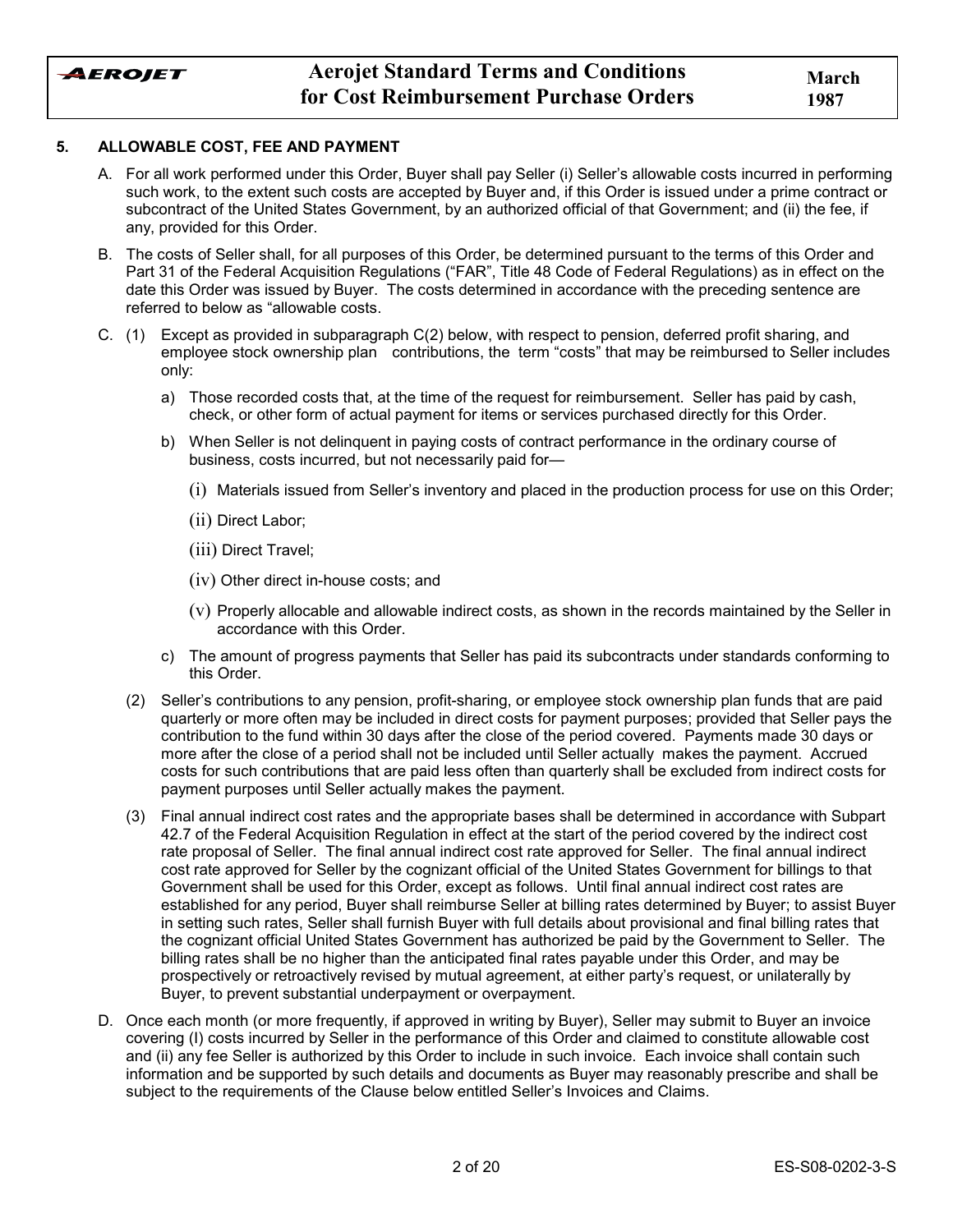

- E. Within a reasonable time, Buyer shall pay Seller on each invoice the allowable costs determined in accordance with this order. Payment of the fee, if any, shall be made to the Seller in the manner stated on the face of this Order; if there is no such statement. Seller may include in each invoice a percentage of the total fee payable under this Order equaling the percentage of work Seller has completed bears to the total work contemplated by this Order, adjusted to reflect prior fee payment. Notwithstanding the preceding sentence, after payment of eighty-five percent (85%) of the fee set forth in this order, Buyer may withhold further payment of fee until a reserve shall have been created in an amount that Buyer considers necessary to protect Buyer's interests, but such reserve may not exceed fifteen percent (15%) of the total fee (or, if the fee is not fixed, of Buyer's reasonable estimate thereof), or \$100,000, whichever is less. If this Order does not provide for the payment of fee, the Buyer may, after payment of eighty percent (80%) of the Estimated Cost of this Order, withhold payments to Seller until Buyer has created a reserve of the lesser of two percent (2%) of such Estimated Cost or \$100,000.
- F. Seller shall maintain an accounting system adequate to provide full and detailed books and records sufficient to support all amounts claimed as allowable costs under this Order and to prove compliance with all cost accounting requirements of this Order. Seller shall maintain those records for the longer of (a) five years after final payment by Buyer under this Order or (b) the retention period established by any applicable statute or regulation. At any time, including after final payment, Buyer (or an authorized representative of the United States Government if this Order is issued under a prime contract or subcontract of that Government) may audit any invoice submitted by Seller and may review all books and records that this Clause requires or that bear on the costs covered by such invoice.
- G. Buyer may withhold from any payment to Seller any amounts that are determined by Buyer (or by the United States Government, if this Order is issued under any prime contract of that Government) to be for costs or fee not allowable under this Order. Upon request by Buyer, Seller shall repay to Buyer any amounts so determined not to be allowable. However, to the extent to which the amount so disallowed is the result of work authorized by Buyer, but not by the Government, Seller shall not be required to repay to Buyer the costs that are otherwise reimbursable under this Order, but were disallowed by the Government.
- H. After receiving and approving the invoice designated by Seller as the "completion invoice" and after full performance of this Contract (including, without limitation, the provisions related to patents), Buyer shall pay Seller any balance of allowable cost, and any part of the fee not earlier paid. Seller shall submit such ìcompletion invoiceî promptly following completion of the work under this order and in any event not later than six months after such completion. Prior to or with submission of such "completion invoice", Seller shall furnish Buyer in writing:
	- (1) An assignment to Buyer or Buyerís customer, in form and substance satisfactory to Buyer, of refunds, rebates, credits, or other amounts (including interest, if any) that are allocable to costs for which Seller has been reimbursed by Buyer under this Order.
	- (2) A release discharging Buyer, its officers, agents and employees from all liabilities, obligations, and claims arising out of or under this Order, subject only to the following exceptions.
		- a) Specified claims in stated amounts or in estimated amounts where the amounts are not susceptible of exact statement by Seller.
		- b) Claims, together with reasonable expenses incidental thereto, based upon liabilities of Seller to third parties arising out of the performance of this Order, which claims are not known to Seller by the date of the execution of the release. Seller must give notice of such claims in writing to Buyer not more than four years after the release date or notice of final payment date, whichever is earlier.
		- c) Claims for reimbursement of costs (other than expenses of Seller by reason of any indemnification of Buyer or Buyerís customer against liability for patent, trademark, or copyright infringement), including reasonable expenses incidental thereto, incurred by Seller under the provisions of this Order.
- I. Seller shall promptly pay to Buyer the amount of any refunds, rebates, credits or other amounts (including any interest received by Buyer thereon), accruing to or received by Seller to the extent they are properly allocable to costs for which Seller has been reimbursed by Buyer under this Order. Reasonable expenses incurred by Seller for the purpose of securing such refunds, rebates, credits or other amounts shall be deemed to be allowable costs under this Order when approved by the Buyer.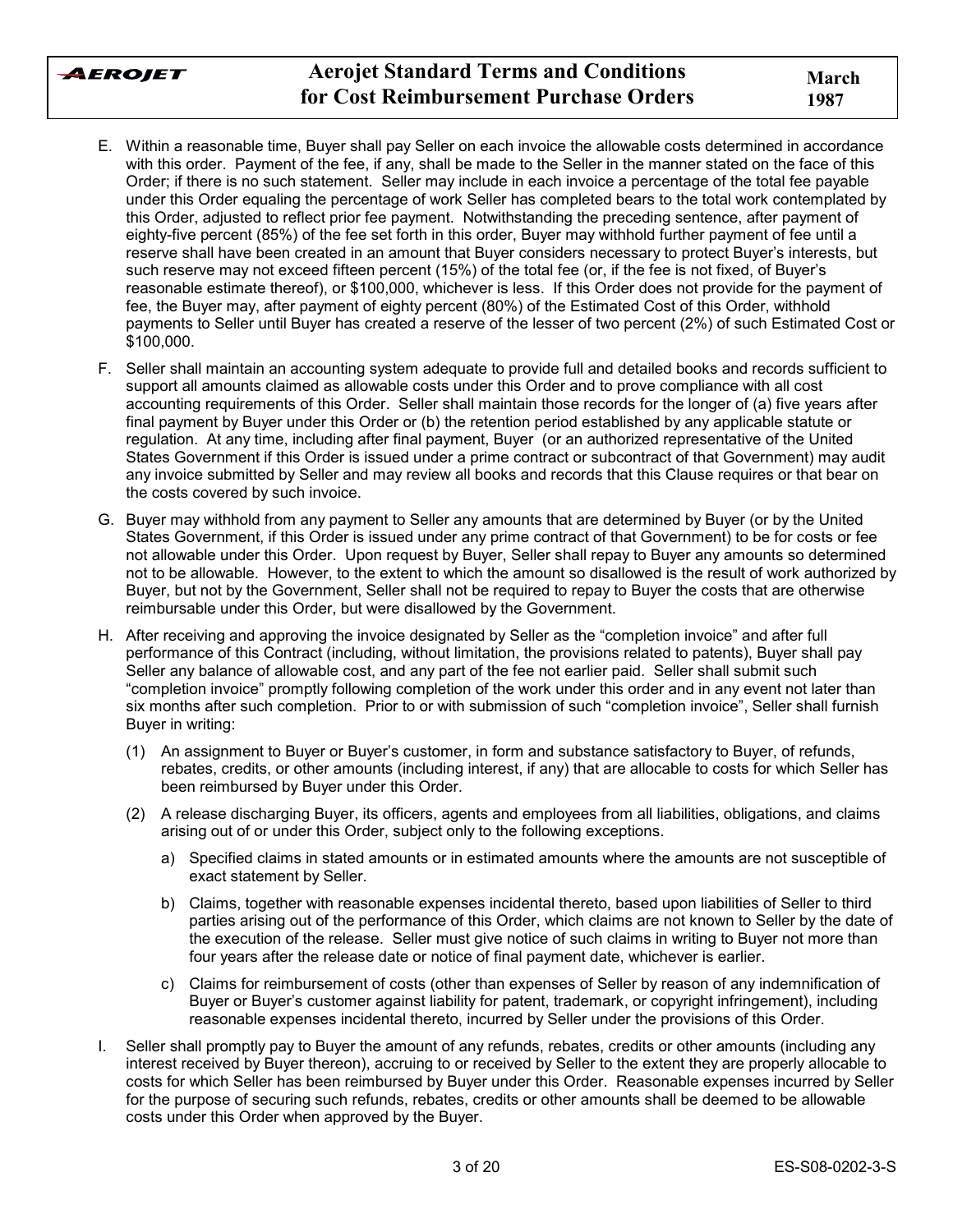

J. Any statement in specifications or other document, other than these Standard Terms and Conditions and the Schedule of this Order, about the performance or furnishing of materials at the Seller's expense or at no cost to Buyer shall not be read as meaning that the Seller is not entitled to reimbursement under this Clause, unless this Order, in a provision expressly referring to this clause, states that Seller will not be reimbursed.

## **6. LIMITATION OF COST OR FUNDS**

- A. If this Order is fully funded, paragraphs A(1) through A(7) apply:
	- (1) The parties estimate that performance of this Order, exclusive of any fee will not cost Buyer more than the Estimated Cost set out in this Order, Seller shall use its best efforts to perform all of its obligations under this Order within the Estimated Cost.
	- (2) Seller shall promptly notify Buyer in writing if at any time Seller has reason to believe (a) that the costs of performing this Order may exceed 75% of the Estimated Cost within the next sixty days, or (b) that the total cost, exclusive of any fee, for performing this Order will be either greater or substantially less than the Estimated Cost. As part of such notification, Seller shall provide a revised estimate of the total costs of performing this Order.
	- (3) Except as required by some other provision of this Order, specifically citing and stated to be an exception to this Clause, (i) Buyer shall not be obligated to reimburse Seller for costs exceeding the Estimated Cost of this Order, and (ii) Seller shall have no obligation to continue performance or incur costs under this Order (including actions under the Clause entitled "Termination") in excess of the Estimated Cost unless Buyer notifies Seller in writing that the Estimated Cost has been increased and provides a revised Estimated Cost.
	- (4) No notice, communication or representation in any form other than that specified in paragraph A(3) above, or signed by anyone other than the representative of Buyerís procurement department responsible for administration of this Order, shall alter this Orderís Estimated Cost. Absent such notice, Buyer is not obligated to reimburse Seller for any costs in excess of the Estimated Cost.
	- (5) If the Estimated Cost is increased, any costs Seller incurs before the increase that exceed the previously Estimated Cost shall be allowable to the same extent as if incurred afterward, unless Buyer issues a notice directing that the increase is solely to cover termination or other specified expenses
	- (6) A Change Order (or any other action treated as a Change Order) shall not be considered an authorization to exceed the Estimated Cost except to the extent that it explicitly states that the Estimated Cost increased.
	- (7) Nothing in this Clause shall affect the right of Buyer to terminate this Order. If this Order is terminated or the Estimated Cost is not increased, Seller and Buyer shall negotiate an equitable distribution of all properly produced or purchased under the Order, based upon the share of costs incurred by each. Absent agreement, Buyer may unilaterally determine such an equitable distribution. Seller shall have, as to such a determination, the rights set out in the Clause entitled Disputes.
- B. If this order is incrementally funded, paragraphs B(1) through B(12) apply:
	- (1) The parties estimate that performance of this Order will not cost Buyer more than the Estimated Cost set out in this Order. Seller shall use its best efforts to perform all its obligations under this order within the Estimated Cost.
	- (2) This Order specifies the amount presently available for payment by Buyer and funded for this Order, the items covered, and the period of performance. The parties contemplate that Buyer will fund additional sums incrementally for this order up to the Estimated Cost set out in this Order, exclusive of any fee. Seller agrees to perform work on this Order up to the point at which the total amount paid and payable by Buyer under this Order approximates but does not exceed the total amount paid and payable by Buyer under this Order approximates but does not exceed the total amount actually funded by Buyer for this Order.
	- (3) Seller shall notify Buyer in writing whenever Seller has reason to believe that the cost that Seller expect to incur under this Order in the next 90 days, when added to all cost previously incurred, will exceed 75% of the total amount funded for this Order by Buyer. The notice shall state the estimated amount of additional funds required to continue performance for the period specified on the face of this Order.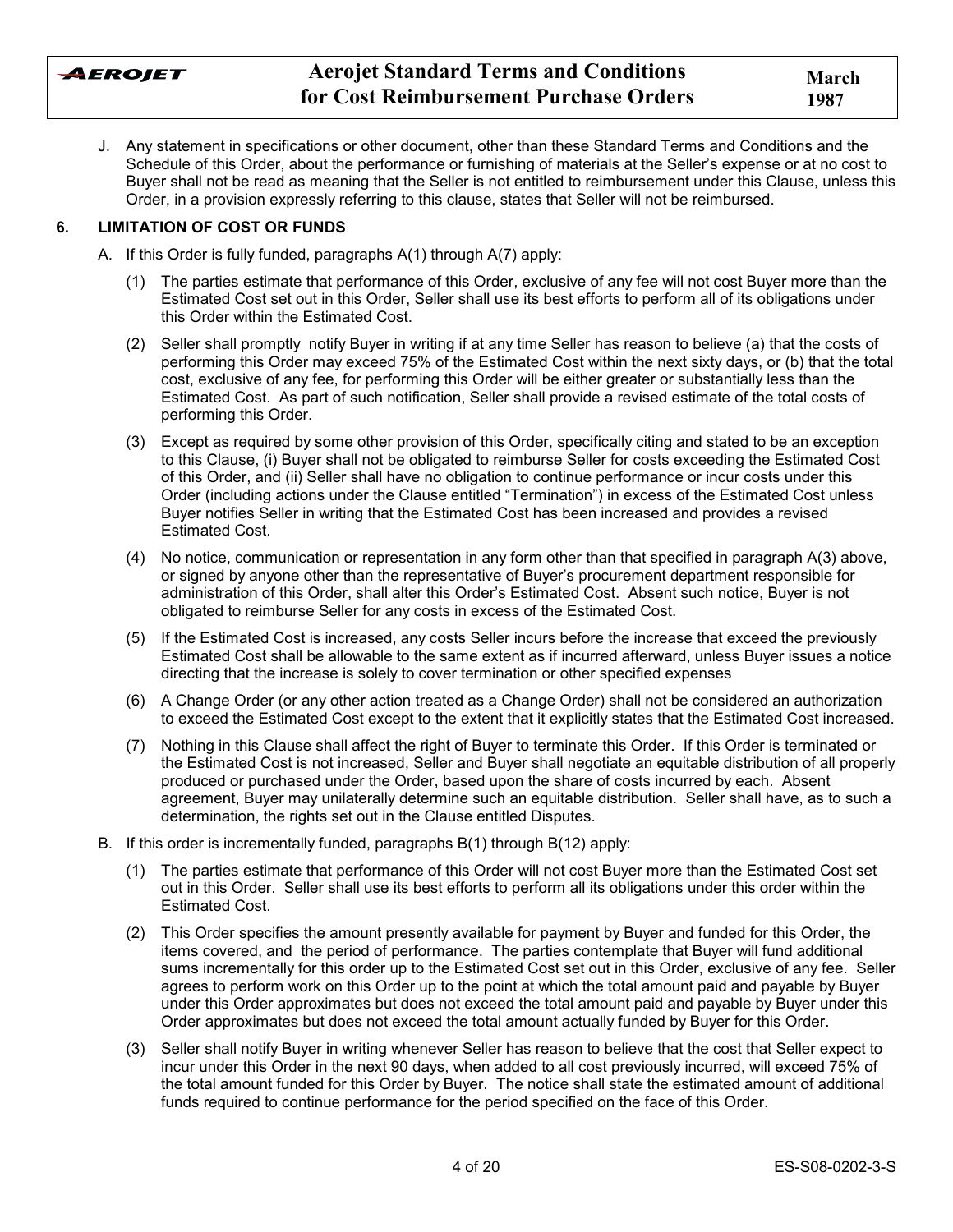

- (4) At least 90 days before the end of the period specified on the face of this Order, Seller shall notify Buyer in writing of the estimated amount of additional funds, if any, required to continue timely performance, or for any further period specified in this Order or otherwise agreed upon, and when the funds will be required.
- (5) If after notification by Seller, Buyer does not fund additional sums by the end of the period specified on the face of this Order, or another agreed-upon date, Buyer will upon Seller's written request, terminate this Order as of that date in accordance with the provision of the Clause entitled Termination. If Seller estimates that the funds available will allow it to continue to discharge its obligations beyond that date, Seller may specify a later date in its request, and Buyer may terminate this contract as of that later date.
- (6) Except as required by some other provision of this Order, specifically citing and stated to be an exception to this Clause, (i) Buyer shall not be obligated to reimburse Seller for costs exceeding the total amount funded by Buyer for this Order, and (ii) Seller shall have no obligation to continue performance or to incur costs under this Order (including actions under the Clause entitled "Termination") in excess of the amount funded for this Order by Buyer unless Buyer has been increased and specifies an increased amount, which shall then constitute the total amount funded by Buyer for this Order.
- (7) If Buyer funds an amount exceeding the Estimated Cost, the latter shall be increased to the total of the amount funded by Buyer.
- (8) No notice, communication or representation in any form other than that specified in paragraph B(6) above, or signed by anyone other than the representative of Buyerís purchasing organization responsible for administration of this Order, shall alter the amount funded to this Order or this Order's Estimated Cost, Absent such notice Buyer is not obligated to reimburse Seller for any costs in excess of the amount funded to this Order or the Estimated Cost, whether such costs are incurred for performance of this Order or as a result of termination.
- (9) When and to the extent that the amount allotted by Buyer to this Order is increased, any costs Seller incurs before the increase that exceed the amount previously funded by Buyer, shall be allowable to the same extent as if incurred afterward, unless Buyer issues a notice directing that the increase is solely to cover termination or other specified expenses.
- (10) A Change Order (or any other action treated as a Change Order) shall not be considered an authorization to exceed the amount funded or the Estimated Cost except to the extent that it explicitly states that either or both such figures are increased.
- (11) Nothing in this Clause shall affect the right of Buyer to terminate this Order. If this Order is terminated or the Estimated Cost is not increased, Seller and Buyer shall negotiate an equitable distribution of all property produced or purchased under the Order, based upon the share of costs incurred by each. Absent agreement, Buyer may unilaterally determine such an equitable distribution. Seller shall have, as to such a determination, the rights set out in the Clause entitled Disputes.
- (12) If Buyer does not fund this Order in an amount sufficient to allow completion of the work, Seller is entitled to percentage of the fee specified in this Order equaling the percentage that the work Seller has completed bears to the total work contemplated by this Order.

## **7. BUYERíS SECURITY INTEREST**

Subject to any paramount interest that Buyer's customer may have, Seller grants to Buyer a security interest in all material, tooling, equipment, supplies, parts, fittings, accessories, renewals, and replacements the cost of which is in whole or part included on invoices submitted to Buyer under this Order. Seller may not permit any other security interest inconsistent with the foregoing. Buyer may file such documents as Buyer deems necessary to protect its security interest.

Seller hereby grants Buyer an irrevocable power of attorney to execute any such documents on behalf of Seller.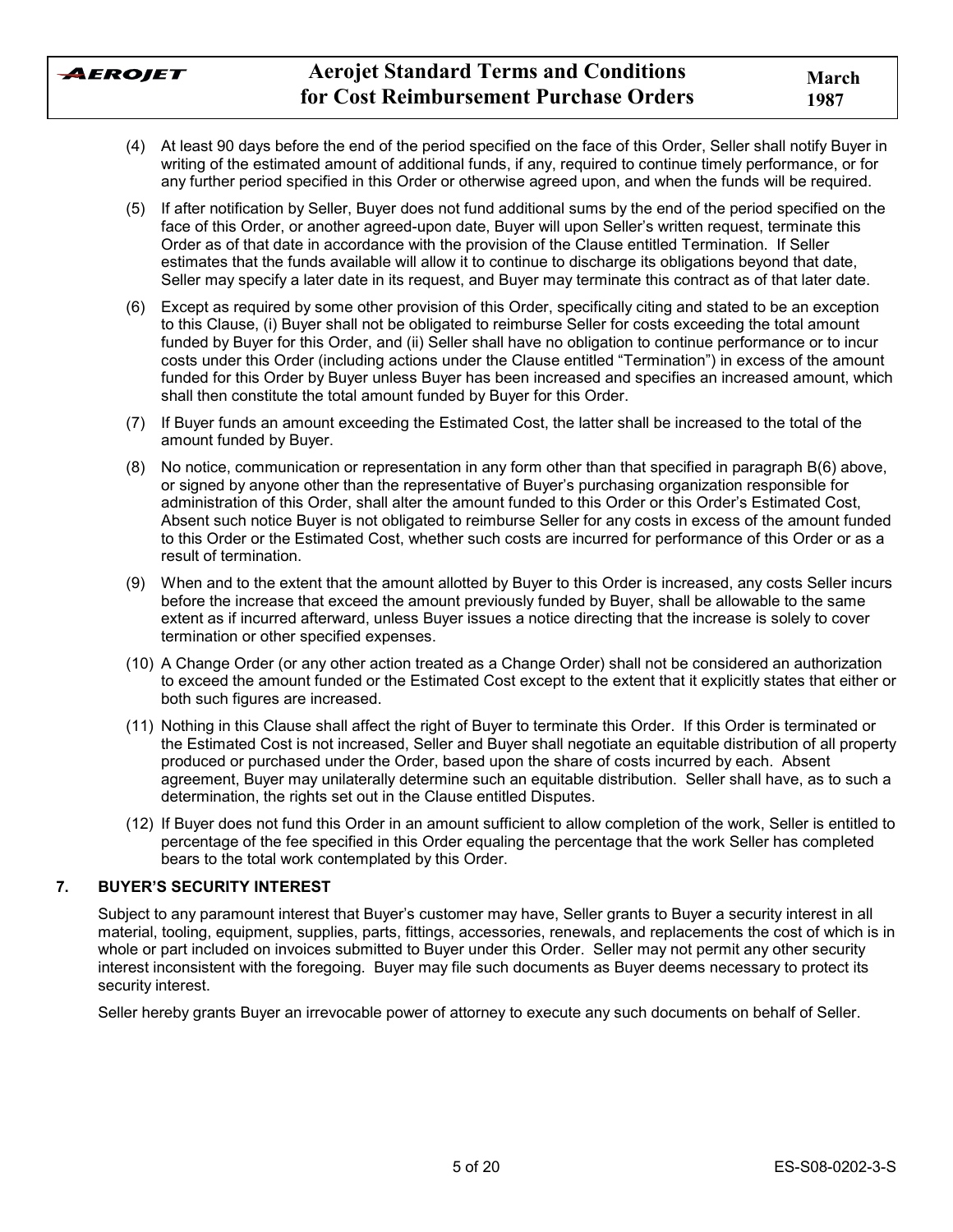

#### **8. OVERTIME PREMIUMS**

- A. Allowable cost under the Clause entitled Allowable Cost, Fee, and Payment, shall not include any amount for overtime premiums except as specified on the face of this Order or for work-
	- (1) Necessary to cope with emergencies such as those resulting from accidents, natural disasters, breakdowns of production equipment, or unavoidable production bottlenecks of a sporadic nature;
	- (2) By indirect labor employees such as those performing duties in connection with administration, protection, transportation, maintenance, standby plant protection, operation of utilities or accounting;
	- (3) To perform tests, industrial processes, laboratory procedures, loading or unloading of transportation conveyances, and operations in flight or afloat that are continuous in nature and cannot reasonably be interrupted or completed otherwise; or
	- (4) That will result in lower overall cost to Buyer.
- B. Before performing any work involving overtime premiums, except as specified in paragraph A., Seller shall request Buyer's written permission. Seller's request shall be in writing and shall—
	- (1) Identify the work unit, e. g., department or section, in which the requested overtime will be used, together with present workload, staffing, and other data of the affected unit sufficient to permit Buyer to evaluate the necessity for the overtime;
	- (2) Demonstrate the effect that denial of the request will have on the delivery or performance schedule of this Order;
	- (3) Identify the extent to which approval of overtime would affect the performance or payments in connection with other orders of Buyer or Buyer's customer, together with identification of each affected order; and
	- (4) Provide reasons why the required work cannot be performed by multishift operations or by additional personnel.

#### **9. CHANGES**

- A. Buyer may at any time, by written directive, and without notice to any sureties, make changes within the general scope of this Order, in (i) drawings, designs, or specifications, (ii) quantities of supplies or services, (iii) method of shipment or packaging; and (iv) time or place or delivery, inspection, or acceptance. Seller shall promptly comply with such directive.
- B. If any such change causes an increase or decrease in the Estimated Cost of, or time required for, performance of any part of the work under this Order, whether or not changed by the Change Order, or otherwise affects any other terms and conditions of this Order, Buyer shall make an equitable adjustment in the Estimated Cost, delivery or completion schedule, or both, in the amount of any fee, and in other affected terms, if any, and shall modify this Order accordingly. Buyer may prescribe the disposition of any property mad obsolete or excess because of any change, if Seller claims any amount for such property. Upon determining that the facts warrant, Buyer may initiate an equitable adjustment in its own favor.
- C. Seller must submit any claim for equitable adjustment under this Clause within 20 days from the date of receipt of the Change Order, but Buyer may, if it decides that the facts justify, receive and act upon such a proposal submitted before final payment under this Order.
- D. Each claim by Seller shall be asserted in writing an in sufficient detail to allow Buyer to assess the claim and probable impact of the change on Seller's work, and shall be subject to the Clause below entitled Seller's Invoices and Claims.
- E. Failure to agree to any adjustment shall be subject to the Disputes Clause. Seller shall proceed with this Order as changed, notwithstanding any failure to agree on an adjustment or any other dispute with Buyer.
- F. Notwithstanding any other provision of this Clause, the Estimated Cost of this Order is incrementally funded, the amount funded for this Order and, if this Order, shall not be increased or considered to be increased except by specific written modification of the Order indicating the new Estimated Cost of this Order and, if this Order is incrementally funded, the new amount funded for this Order. Until such modification is issued, Seller need not continue performance beyond the point established in the Limitation of Cost or Funds Clause.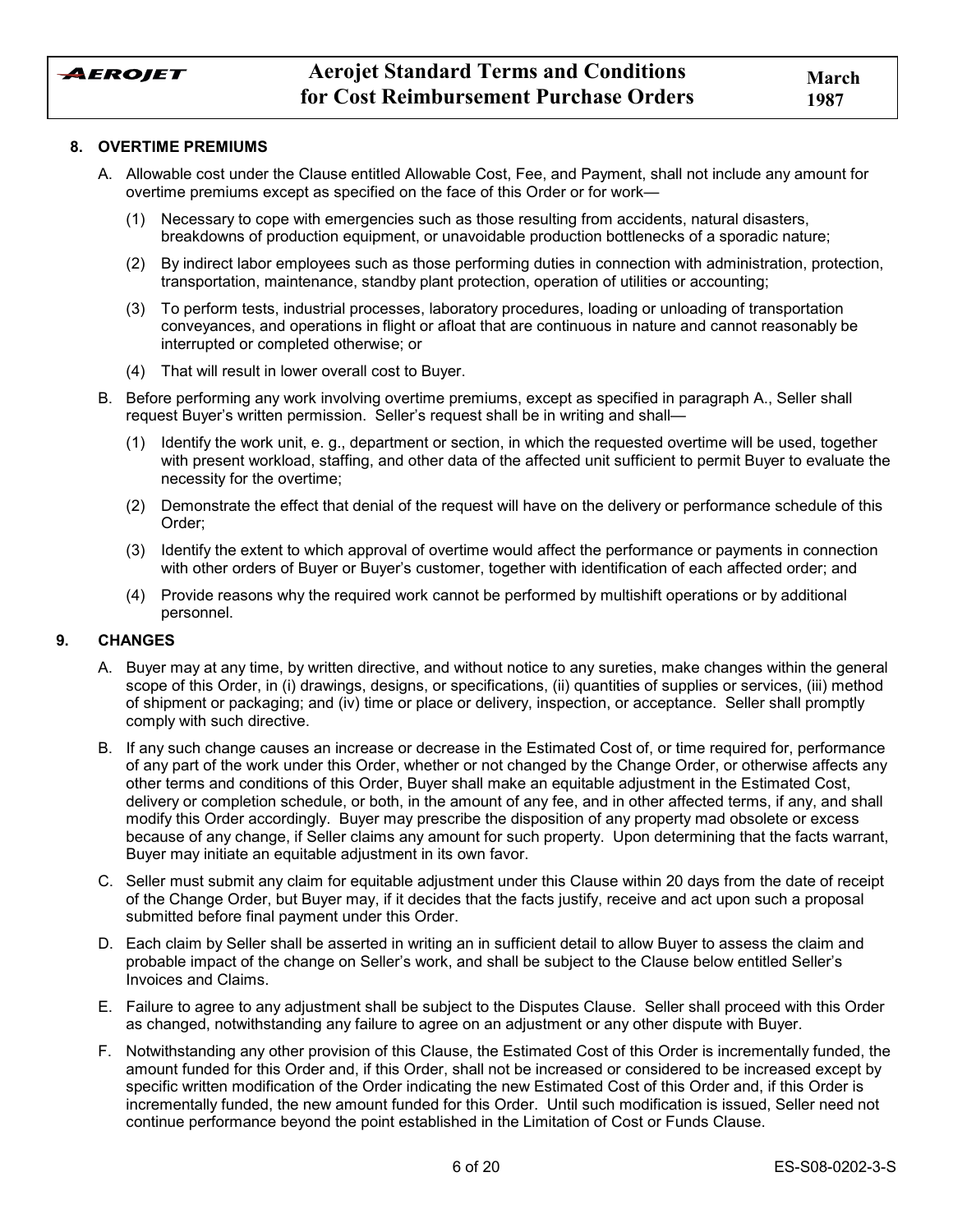AEROJET

G. Seller shall use its best efforts to submit written suggestions for changes that might significantly decrease the cost or performance time of this Order without impairing the suitability of the supplies or services for their intended purpose. Any such suggestion that Buyer, in its sole discretion, determines has merit may be made the subject of a change under this Clause.

## **10. ASSIGNMENT**

- A. Except with Buyerís written consent, Seller may not assign or transfer any right of Seller under this Order. Buyer shall not be bound by any action in violation of this Clause. Except as Buyer may expressly authorize in writing. Buyer's rights shall not be diminished, nor shall its obligations (including, but not limited to, those related to the amounts Buyer must pay) be increased by any assignment or transfer, whether in compliance with or in violation of this Clause. Seller holds Buyer harmless against any such increase in Buyerís rights or decrease in sellerís obligations. Buyerís consent to any assignment or transfer may not be unreasonably withheld but may be conditioned on such terms as Buyer deems appropriate.
- B. No copy of this Order or of any plans, specifications, or other documents relating to this Order, if marked "Top Secret," "Secret," or "Confidential," may be revealed to any assignee, delegate, or subcontractor, except as duly authorized.

### **11. SUBCONTRACTS**

- A. Seller shall notify Buyer reasonably in advance of entering into any subcontract (which term includes but is not limited to purchase orders and changes and modifications to such order) if:
	- (1) The proposed subcontract is of the cost-reimbursement, time-and material, or labor hour type;
	- (2) The proposed subcontract is fixed-price and exceeds either \$25,000 or 5% of the total estimated cost of this Order.
	- (3) The proposed subcontract has experimental, developmental, or research work as one of its purposes; or
	- (4) This Order is not a facilities contract and the proposed subcontract provides for the fabrication, purchase, rental, installation, or other acquisition of special test equipment valued in excess of \$10,000.00 or of any item of industrial facilities.
- B. (1) In the case of a proposed subcontract that (a) is of the cost-reimbursement, time and materials, or labor hour type and is estimated to exceed \$10,000.00, including any fee; (b) is expected to exceed \$100,000.00; or (c) is one of a number of subcontracts with a single subcontractor, under this Order, for the same or related supplies or services that, in the aggregate, are expected to exceed \$100,000.00, then the advance notification required by paragraph A above shall include the following:
	- a) A description of the supplies or services to be subcontracted;
	- b) Identification of the type of subcontract to be used;
	- c) Identification of the proposed subcontract and an explanation of why and how the proposed subcontractor was selected, including the competition obtained;
	- d) The proposed subcontract price and the Seller's cost or price analysis thereof;
	- e) The subcontractorís current, complete, and accurate cost or pricing data and Certificate of Current Cost or Pricing Data, if such data are required by other provisions of this Order or the subcontract;
	- f) The subcontractor's Disclosure Statement or Certificate relating to Cost Accounting Standards, if such certificate is required by other provisions of this order or the subcontract;
	- g) A negotiation memorandum reflecting:
		- (i) The principle elements of the subcontract price negotiations;
		- (ii) The most significant considerations controlling establishment of initial or revised prices;
		- (iii) The reason cost or pricing data were or were not required:
		- (iv) The extent, if any, to which the Seller did not rely on the subcontractor's cost or pricing data in determining the price objective and in negotiating the final price;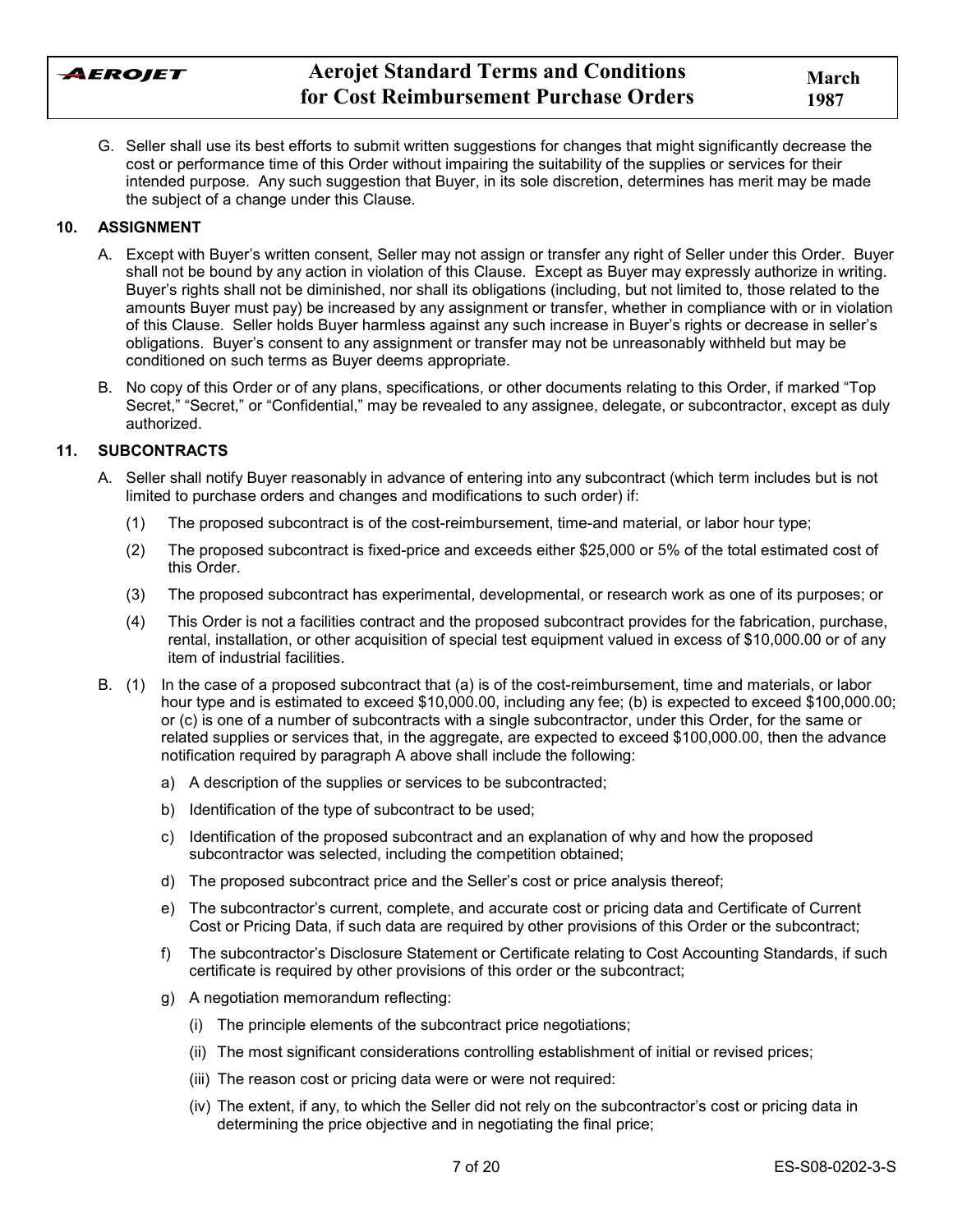

- $(v)$  The extent to which it was recognized in the negotiation that the subcontractor's cost or pricing data were not accurate, complete, or current; the action taken by the Seller and the subcontractor; and the effect of any such defective data on the total price negotiated;
- (vi) The reasons for any significant difference between the Sellerís price objective and the price negotiated; and
- (vii) A complete explanation of the incentive fee or profit plan when incentives are used. The explanation shall identify each critical performance element, management decisions used to qualify each incentive element, reasons for the incentives, and a summary of all trade-off possibilities considered.
- C. Seller shall obtain Buyerís written consent before placing any subcontract for which advance notification is required under paragraph A above. However, Buyer may in writing ratify any such subcontract.
- D. If Seller has a purchasing system approved by the United States Government and the subcontract is within the scope of such approval, Seller may enter into any subcontract described in subparagraphs A.(1) and A.(2) above without the consent of Buyer unless this Order is for the acquisition of major systems, subsystems, or their components.
- E. Even if Sellerís purchasing system has been approved by the United States Government, Seller shall obtain Buyerís written consent before placing subcontracts that have been selected for special surveillance and specifically so identified in this Order.
- F. Unless Buyerís consent specifically provides otherwise, Buyerís consent to any subcontract shall not (1) constitute a determination of the acceptability of any subcontract terms or conditions, or of the allowability of any cost under this Order, or (2) relieve Seller of any responsibility for performing this Order.
- G. No subcontract placed under this Order shall provide for payment on a cost-plus-a-percentage-of-cost basis.
- H. Seller shall give Buyer immediate written notice of any action or suit filed and prompt notice of any claim made against Seller by anyone that, in the opinion of Seller, may result in litigation related in any way to this Order, with respect to which Seller may be entitled to reimbursement from Buyer.
- I. If this Order is issued under a prime or subcontract of the United States Government:
	- (1) Seller shall insert in each price redetermination or incentive price revision subcontract under this Order the substance of the paragraph "Quarterly Limitation on Payments Statement" of the clause at Federal Acquisition Regulation ("FAR," Title 48 Code of Federal Regulations) Sections 52.216-5, Price Redetermination--Prospective; 52.216-6, Price Redetermination--Retroactive; 52.216-16, Incentive Price Revision--Firm Target; or 52.216-17, Incentive Price Revision-Successive Targets, as appropriate, modified in accordance with the provisions of such clause concerning flow-down to subcontracts.
	- (2) Seller shall include in each cost-reimbursement subcontract under this Order a requirement that the subcontractor insert the substance of the appropriate modified subparagraph referred to in subparagraph I.(1) above in each lower-tier price redetermination or incentive price revision subcontract under that subcontract.
	- (3) To facilitate small business participation in subcontracting, Seller agrees to provide progress payments on fixed-price subcontracts under this Order with small business concerns in conformity with the standards for customary progress payments stated in FAR 32.502-1 and 32.504(f) as in effect on the date of this Order. Seller further agrees that the need for such progress payments will not be considered a handicap or adverse factor in the award of subcontracts.
	- (4) The Government may review Sellerís purchasing system as set forth in FAR Subpart 44.3.
	- (5) No cost-reimbursement type subcontract at any tier under this Order may provide a fee exceeding the fee limitations in FAR Section 15.903(d).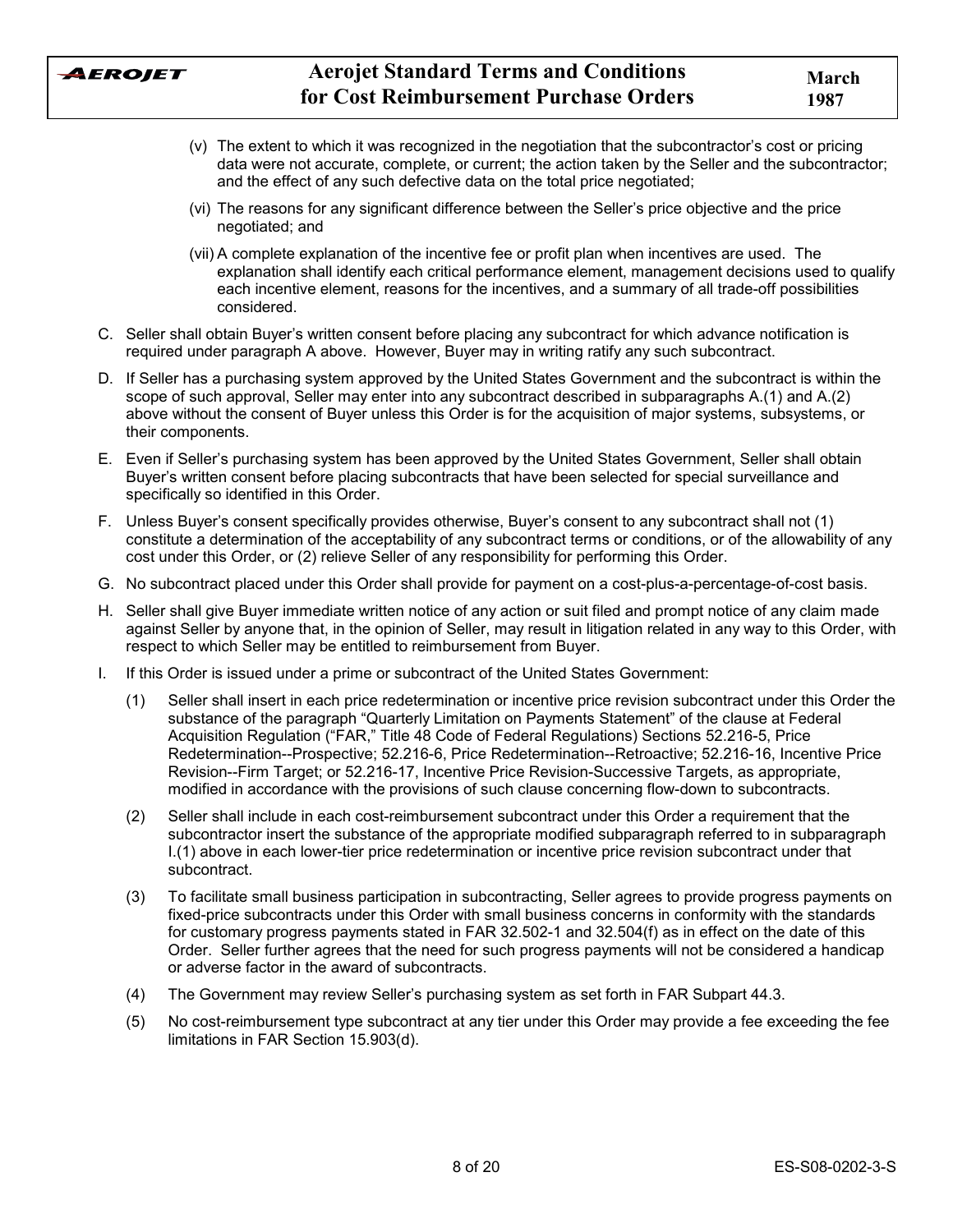### **12. INSPECTION**

- A. When used in this Clause:
	- (1) "Seller's managerial personnel" are those of Seller's directors, officers, managers, superintendents, or equivalent representatives who have supervision or direction of (a) all or substantially all of the Sellerís business; (b) all or substantially all of the Sellerís operation at a plant or separate location at which this Order is being performed in whole or in part; or (c) a separate and complete major industrial operation connected with performance of this Order.
	- (2) "Supplies" include, but are not limited to, raw materials, components, intermediate assembles, end products, lots of supplies, and data (when this Order contains no warranty of data clause).
- B. Seller shall provide and maintain an inspection system acceptable to Buyer covering the supplies, fabricating methods, and any special tooling under this Order. Complete recorders of all inspection work performed by Seller shall be maintained and made available to Buyer and buyer's customer at any time before expiration of five years after final payment under this Order, or such longer period as imposed by applicable clause, statute, or regulation.
- C. Buyer and Buyerís customer shall have the right to inspect and test (1) the supplies under this Order, to the extent practicable, at all places and times, including the period of manufacture, and in any event before acceptance, and (2) the plant or plants of Seller or a subcontractor of any tier engaged in the performance of this Order. The inspections and tests shall to the extent practicable be performed in a manner that will not unduly delay the work.
- D. If Buyer or Buyerís customer performs inspection or test on the premises of Seller or a subcontractor, Seller shall furnish, and require its subcontractors at all tiers to furnish all reasonable facilities and assistance for the safe and convenient performance of this inspection or test.
- E. Unless otherwise specified in this Order, Buyer shall accept supplies as promptly as practicable after delivery. Supplies shall be deemed accepted 150 days after delivery, unless expressly accepted earlier.
- F. At any time during performance of this Order, but no later than 6 months (or such other time as may be specified in the Order) after acceptance of the supplies under this Order, Buyer may require Seller to replace or correct any supplies that are non-conforming at time of delivery. Supplies are non-conforming when they are defective in material or workmanship or are otherwise not in conformity this order. Except as otherwise provided in paragraph H., below, the cost of replacement or correction shall be an allowable cost to the extent otherwise consistent with the Clause entitled Allowable Cost, Fee, and Payment, but no additional fee shall be paid. Seller shall not tender for acceptance any supplies that Buyer had required to be replaced or corrected without disclosing the requirement for replacement or correction and the corrective action taken.
- G. If Seller fails to proceed with reasonable promptness to perform required replacement or correction, Buyer may:
	- (1) By contract or otherwise, perform the placement or correction and charge to Seller any increased cost or make an equitable reduction in any fee paid or payable under this Order;
	- (2) Require delivery of undelivered supplies at an equitable reduction in any fee paid or payable under this Order; or
	- (3) Terminate this Order for default.
- H. Notwithstanding any acceptance, or actions pursuant to paragraphs F. and G. above, Buyer may at any time require Seller to correct or replace nonconforming supplies, if the nonconformance is due to (1) fraud, lack of good faith, or willful misconduct on the part of Seller's managerial personnel or (2) the conduct of one or more of Seller's employees selected or retained by Seller after any of Seller's managerial personnel has reasonable ground to believe that the employee is habitually careless or unqualified. Seller's costs of correction or replacement under this paragraph H. shall not be an allowable cost under the Allowable Cost, Fee and Payment Clause above or under any other Order from Buyer or Buyer's customer.
- I. This Clause applies in the same manner to corrected or replacement supplies as to supplies originally delivered.
- J. Seller shall have no obligation or liability under this Order to replace supplies that were nonconforming at the time of delivery, except as provided in this Order.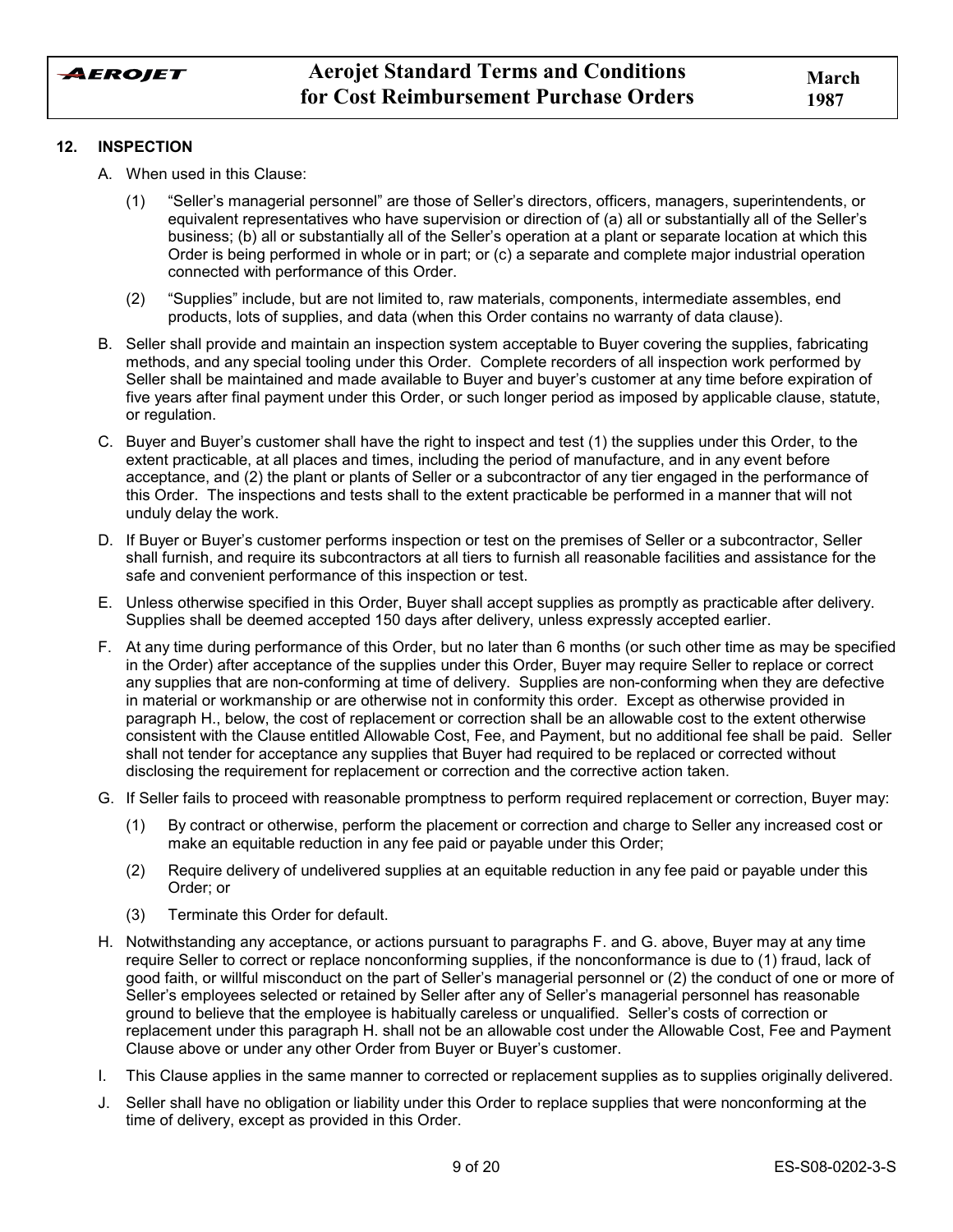

### **13. TERMINATION**

- A. Buyer may terminate Sellerís performance under this Order in whole or, from time to time, in part, if:
	- (1) Buyer determines that the Order should be terminated for the convenience of Buyer; or
	- (2) Seller defaults in performing this Order and fails to cure the default within 10 days (unless Buyer extends that period in writing) after Seller receives from Buyer a notice that Buyer deems Seller in default. ìDefaultî includes (a) failure to comply with any of the terms and conditions of this Order, or (b) the giving of reasonable cause for Buyer to believe that timely performance of this Order is endangered as a result of Sellerís financial condition, lack of progress, or other acts or omissions.
- B. Buyer shall terminate by delivering to Seller a notice of termination specifying whether termination is for default of Seller or for convenience of Buyer, the extent of termination, and the effective date. If after Buyer terminates for default or takes any action that has the effect of ending all or any portion of this Order (other than a notice specifying a termination for Buyerís convenience), a determination is made that Buyer did not have the right so to act, the action shall be deemed to have been a notice to terminate for convenience.
- C. After receipt of a notice of termination, and except as Buyer directs, Seller shall immediately do the following, regardless of any disputes or any delay in determining or adjusting any amount due Seller:
	- (1) Stop work as specified in the notice.
	- (2) Place no further subcontracts or orders (referred to as subcontracts in this Clause), except as necessary to complete any portion of this Order not terminated.
	- (3) Terminate all subcontracts to the extent they related to the work terminated.
	- (4) To the extent directed by Buyer, assign to Buyer all right title, and interest of Seller under the subcontracts terminated, in which case the Buyer shall have the right to settle or to pay any termination settlement proposal arising out of those terminations.
	- (5) With Buyerís approval (or ratification) to the extent required by Buyer, settle all outstanding liabilities and termination settlement proposals arising from the termination of subcontracts, the cost of which would be reimbursable in whole or in part under this Order. Such approval or ratification shall be final for purposes of this Clause.
	- (6) Transfer title (if not already transferred) and, as directed by Buyer, deliver to Buyer (a) the fabricated or unfabricated parts, work in process, completed work, supplies, and other material produced or acquired for the work terminated, (b) the completed or partially completed plans, drawings, information, and other property that, if this Order had been completed, would be required to be furnished to Buyer, and (c) the jigs, dies, fixtures, and other special tools and tooling acquired or manufactured for this Order, the cost of which Seller has been or may be reimbursed under this Order.
	- (7) Complete performance of all work not terminated.
	- (8) Take any action that may be necessary, or that Buyer may direct, for the protection and preservation of the property related to this Order that is in, the possession of Seller and in which the Buyer or Buyer's customer has or may acquire an interest.
	- (9) Use its best efforts to sell, as directed or authorized by Buyer, any property of the types referred to in subparagraph B.(6) above; but Seller (a) is not required to extend credit to any purchaser and (b) may acquire the property under the conditions prescribed by, and at prices approved by, Buyer. The proceeds of any transfer or disposition will be applied to reduce any payments to be made by Buyer under this Order, credited to the price or cost of the work, or paid in any other manner directed by Buyer.
- D. After expiration of such period as prescribed by Buyer, Seller may submit to Buyer a list, certified as to quantity and quality, of termination inventory not previously disposed of, excluding items authorized for disposition by Buyer. Upon written request by Seller, Buyer shall promptly accept the items and remove them or enter into a storage agreement. Buyer may verify the list upon removal of the items, or if the items are stored, within ninety days from submission of the list. Buyer may correct the list, as necessary, before final settlement.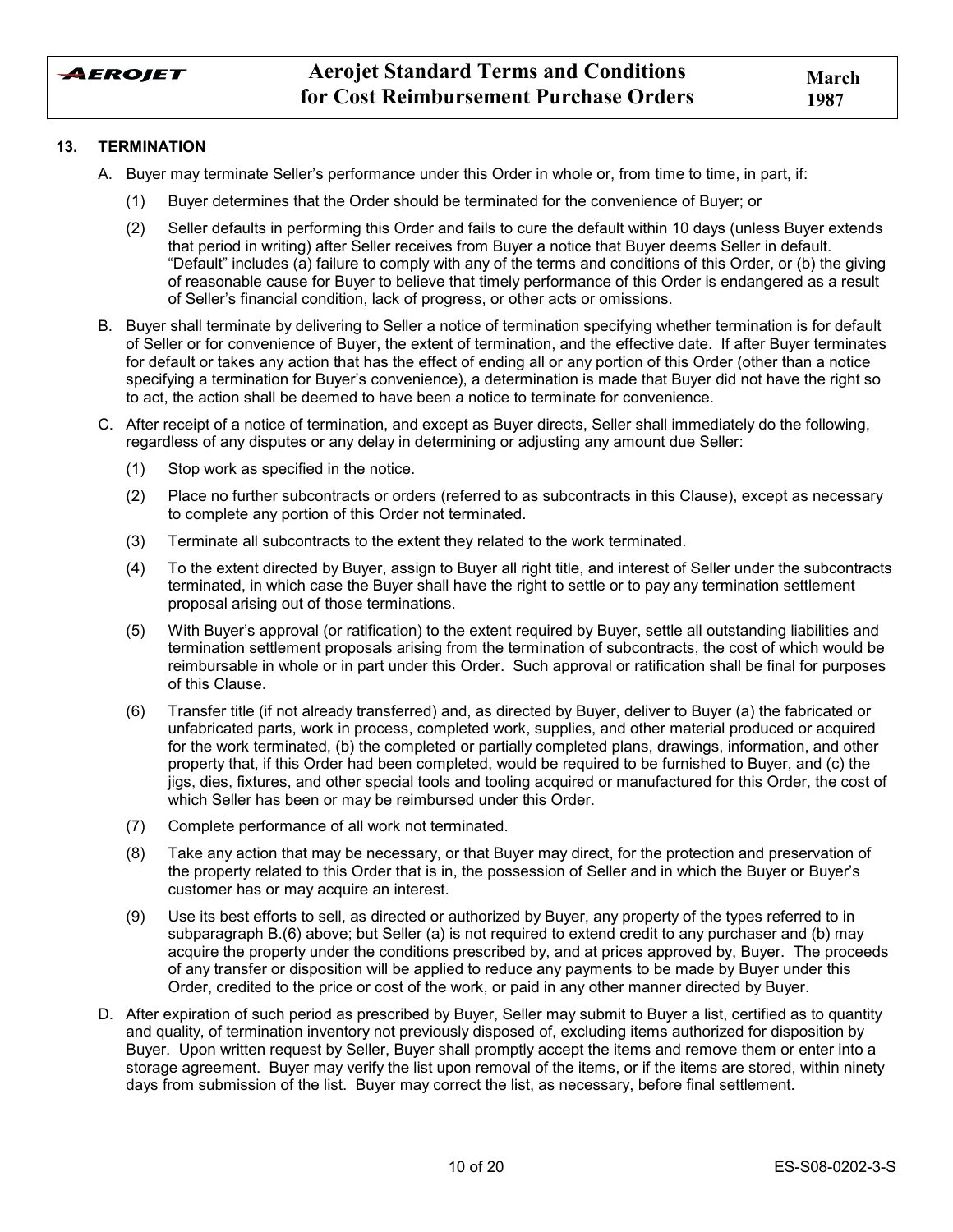

- E. Seller may submit to Buyer a final termination settlement claim in such form as Buyer may prescribe. Such claim shall be subject to the Clause below entitled Sellerís Invoices and Claims. Seller shall submit the claim promptly, but not later than 180 days after the effective date of termination, unless extended in writing by Buyer upon written request of Seller before the 180-day period ends. However, if Buyer determines that facts justify, a termination settlement proposal may be received and acted on at any time. If Seller fails to submit a proposal within the time allowed, Buyer, in its sole discretion, may determine, on the basis of information available, the amount, if any, due Seller because of the termination and shall pay any such amount.
- F. Subject to paragraph E., Seller and Buyer may agree on the whole or any part of the amount to be paid, including an allowance for fee, because of the termination. This Order shall be amended and Seller paid the agreed amount.
- G. If Seller and Buyer fail to agree in whole or in part on the amount of costs or the fee to be paid because of the termination of work, Buyer may determine, on the basis of information available, the amount, if any, due Seller, and shall pay that amount, which shall include the following:
	- (1) All costs reimbursable under this Order, not previously paid, for the performance of this Order before the effective date of the termination, and those costs that may continue for a reasonable time with the approval of or as directed by Buyer, but Seller shall discontinue those costs as rapidly as practicable.
	- (2) The costs of settling and paying termination settlement proposals under terminated subcontracts that are properly chargeable to the terminated portion of this Order if not included in subparagraph G. (1) above.
	- (3) The reasonable costs of settlement of the work terminated, including:
		- a) Accounting, legal, clerical, and other expenses reasonably necessary for the preparation of termination settlement proposals and supporting data, but no amount for preparation of Sellerís termination settlement proposal may be included if the termination is for default;
		- b) The termination and settlement of subcontracts (excluding the amounts of such settlements); and
		- c) Storage, transportation, and other costs incurred, reasonably necessary for the preservation, protection, or disposition of the termination inventory.
	- (4) A portion of the fee payable under this Order, determined as follows:
		- a) If this Order is terminated for the convenience of Buyer, the settlement shall include a percentage of the fee equal to the percentage of completion of the work contemplated under this Order, but excluding subcontract effort included in subcontractors' termination proposals, less previous payments for fee.
		- b) If this Order is terminated for default, the total fee payable shall be such proportionate part of the fee as the total number of articles (or amount of services) delivered to and accepted by Buyer is to the total number of articles (or amount of services) of a like kind required by this order.
	- (5) If the settlement includes only fee, it will be determined under subparagraph G(4) above.
- H. The cost principles and procedures specified in the Clause entitled Allowable Cost, Fee, and Payment shall govern all costs claimed, agreed to, or determined under this Termination Clause.
- I. Seller shall have the rights stated under the Clause entitled Disputes, from any determination made by Buyer under paragraphs E. or G. above, or paragraph K. below, except that if the Seller failed to submit the termination settlement proposal within the time provided in paragraph E. and failed to request a time extension, or there was no valid basis for such an extension, Buyer's determination shall be final.
- J. In arriving at the amount due Seller under this Clause, there shall be deducted:
	- (1) All unliquidated advance or other payments to Seller, under the termination portion of this Order;
	- (2) Any claim that Buyer has against Seller;
	- (3) The agreed price for or the proceeds of sale of materials, supplies, or other things acquired by Seller or sold under this Clause and not recovered by or credited to Buyer.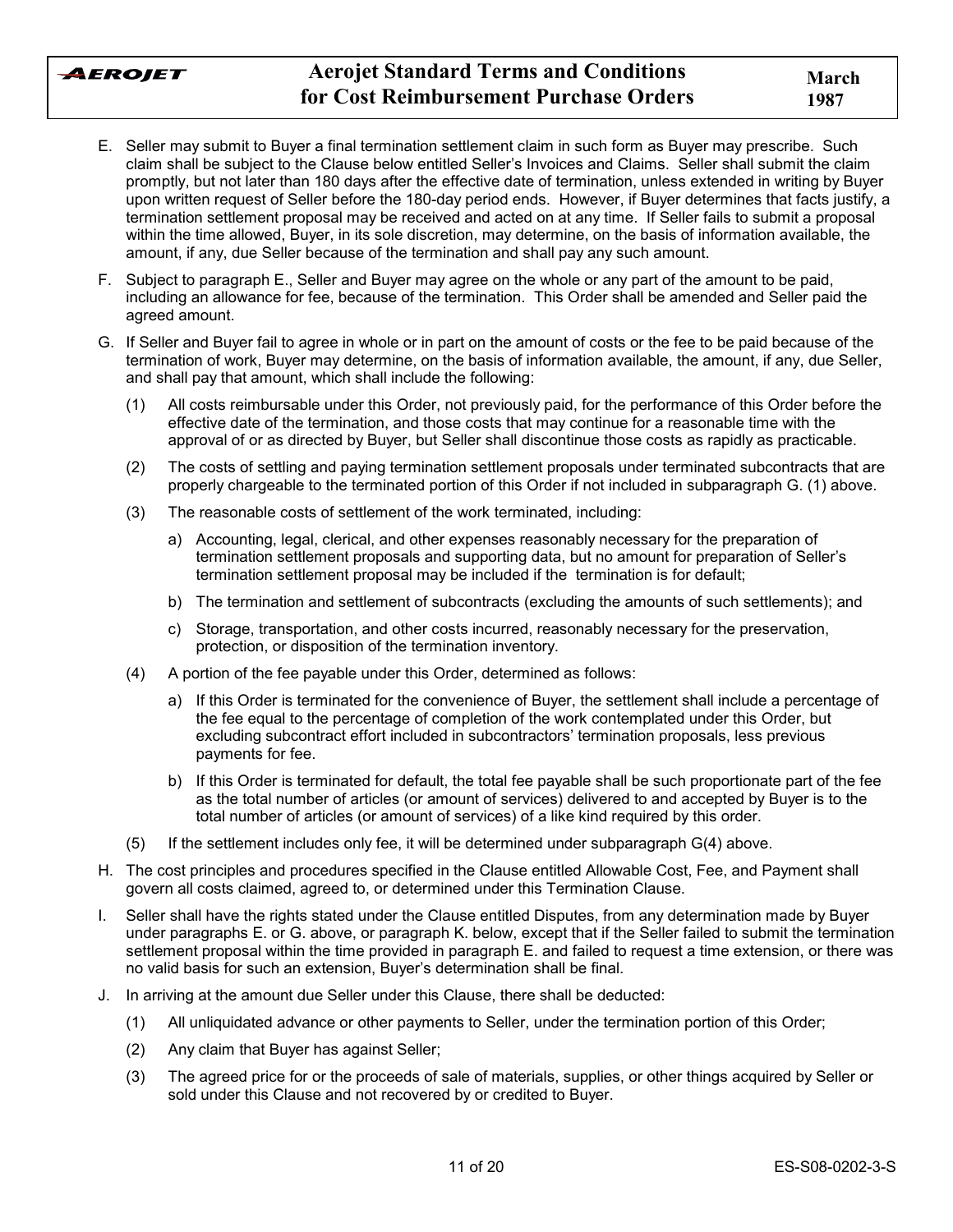AEROJET

- K. When there is a partial termination, Buyer and Seller may agree on an equitable adjustment in the fee. Absent such agreement, Buyer may unilaterally determine an equitable adjustment; Seller shall have as to such determination, the rights stated in paragraph I. of this Clause.
- L. Buyer in its sole discretion may, under the terms and conditions it prescribes, make partial payments and payments against costs incurred by Seller for the terminated portion of this Order, if Buyer believes the total of these payments and others made, will not exceed the amount to which Seller will be entitled.
- M. If total payments by Buyer exceed the amount finally determined to be due, Seller shall repay the excess to Buyer immediately upon demand, together with interest determined according to the Clause entitled Interest. Interest shall not be charged on any excess payment due to a reduction in Seller's termination settlement proposal because of retention or other disposition of termination inventory until ten days after the date of the retention or disposition, or such later date reasonably determined by Buyer.
- N. The provision of this Clause related to fee do not apply if this Order does not provide for payment of a fee.

## **14. EXCUSABLE DELAYS**

- A. Except for defaults of subcontractors at any tier below Seller (for which provision is made in paragraph B.) the Seller shall not be in default because of any failure to perform this Order if the failure arises from causes beyond the control and without the fault or negligence of Seller. Examples of these causes are (1) acts of God or of the public enemy, (2) acts of the Buyer, (3) fires, (4) floods, (5) epidemics, (6) quarantine restrictions, (7) strikes, (8) freight embargoes, and (9) unusually severe weather. In each instance, the failure to perform must be beyond the control and without the fault or negligence of Seller.
- B. If the failure to perform is caused by the failure of a subcontractor at any tier below seller to perform or make progress, and if the cause of the failure was beyond the control of both Seller and subcontractor, and without the fault or negligence of each, and if Seller has promptly notified Buyer of those facts, Seller shall not be deemed to be in default, unless:
	- (1) The subcontracted supplies or services were obtainable from other sources;
	- (2) Buyer ordered Seller in writing to purchase these supplies or services from the other source; and
	- (3) Seller failed to comply reasonably with this Order.
- C. Upon request of Seller, Buyer shall ascertain the facts and extent of the failure. If Buyer determines that any failure to perform results from on or more of the causes above, the delivery schedule shall be revised unless Buyer chooses to terminate part or all of the Order under the Clause entitled Termination.

#### **15. OFFSETS**

Buyer may offset, against sums otherwise due Seller, any amounts Buyer in good faith claims to be due from Seller, whether such claims arise under or outside this Order.

#### **16. PUBLICITY**

Without obtaining Buyerís prior written permission, Seller may not publicly disclose that Seller has furnished or may furnish for Buyer or Buyer's customer the supplies or services covered by this Order, or provide any other information concerning this Order.

## **17. BUYER'S INFORMATION**

Seller agrees that all technical information in designs, drawings, publications, specifications, tools, equipment, material, or the like received from Buyer in connection with this Order is received in confidence and is the proprietary property of Buyer. Seller shall not reproduce, use, or disclose such information except as necessary for the performance of this Order, or as Buyer may otherwise allow in writing. No restriction imposed by this Clause shall apply to Seller's reproduction, use or disclosure of information that Seller can prove was obtained without restriction and from a source other than Buyer. Within 60 days after completion of work under this Order, Seller shall return to Buyer all technical information covered by this Clause, or destroy such information and certify to Buyer in writing that such destruction has been completed.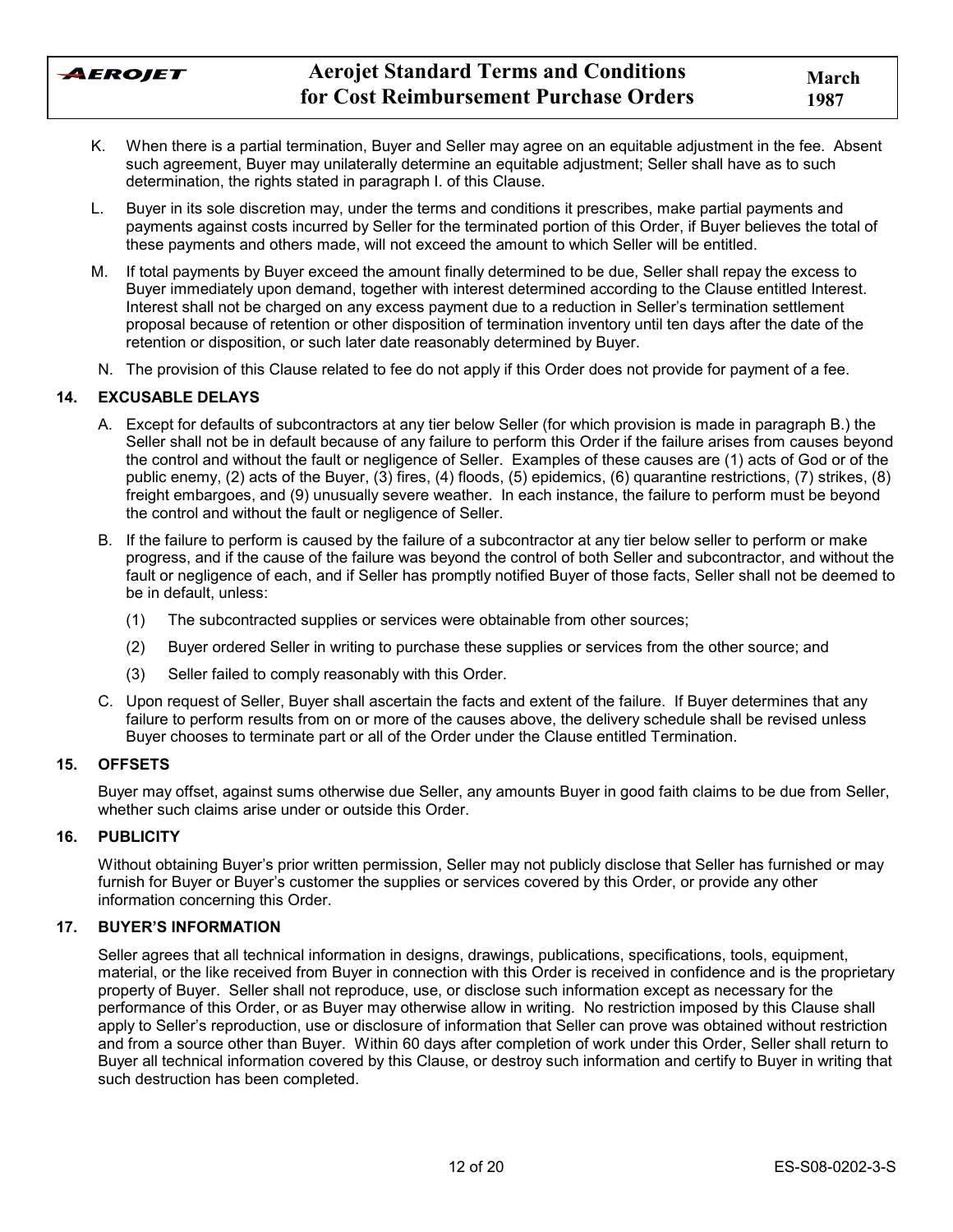

### **18. INVENTION AND DATA RIGHTS**

Except to the extent that it is inconsistent with any clause of the United States Government that is made a part of this Order. Seller agrees for itself and its employees that all rights to patents, inventions, discoveries, and improvements resulting from performance of this Order shall become the property of Buyer. Seller will execute all necessary documents and obtain suitable agreements from its employees to effectuate this Clause. All technical data, computer software, documents, drawings, publications, specifications, schedules, or the like generated by Seller in connection with this Order, or deliverable under this Order, shall become the sole and exclusive property of Buyer. Seller shall not release any information or data relating to this order or developed hereunder without prior written approval of Buyer.

## **19. PATENT, COPYRIGHT AND TRADEMARK INDEMNIFICATION AND ASSISTANCE**

- A. Seller shall report to Buyer, promptly and in reasonable written detail, each notice or claim of patent. trademark. or copyright infringement that is based on the performance of this Order and of which Seller has knowledge.
- B. Except for items that Buyer requires to be produced according to Buyerís design drawing, Seller holds and saves harmless Buyer and Buyer's successors, assigns, customers, and users of its products and services, from any liability, loss, damage, judgments, or awards, including costs and expenses and attorney fees, arising out of any actions, claims, or proceedings for infringement of (a) any United States Letters Patent purporting to cover the materials or services to be delivered to Buyer under this Order, or their normal intended use, and (b) any trademarks or copyrights applicable to material delivered to Buyer. Seller agrees to defend Buyer (and Buyerís successors, assigns, customers, and users of its products and services) at Seller's expense in all such actions, claims, or proceedings, provided Buyer shall give Seller prompt notice in writing at the address stated in this Order, of all such actions, claims, and proceedings, as well as noticed of infringement or possible infringement, and of threats of any suit for infringement. Costs incurred by Seller in complying with this paragraph B. shall not be allowable costs under the Clause entitled Allowable Cost, Fee, and Payment.

### **20. FURNISHED PROPERTY**

- A. "Furnished property," as that term is used in this Clause, means (i) all property, including materials, production equipment, and the like expressly stated by this Order to be deliverable to Seller by Buyer or Buyer's customer, and (ii) such data and information related to the property described in (i) as Seller may request in writing and as may reasonable be required for the use of that property in performance of this Order. It also includes any property that is stated below in this Clause to be "furnished property".
- B. Buyer or Buyerís customer shall deliver to Seller for use in connection with and under the terms of this Order the furnished property as defined in the first sentence of paragraph A. of this Clause.
- C. The delivery or performance dates for this Order are based upon the expectation that furnished property suitable for use will be delivered to the Seller at the times stated in this Order or, if not so stated, in sufficient time to enable the Seller to meet the Orderís delivery or performance dates. If furnished property is not delivered to Seller by the required time or times, Buyer shall, upon timely written request by Seller, make a determination of the delay, if any, caused the Seller, and Seller shall have such rights to an equitable adjustment as provided in paragraph K. of this Clause.
- D. If furnished property is received by Seller in a condition not suitable for its intended use, Seller shall immediately upon receipt notify Buyer in writing and, as directed by Buyer, repair, modify, return or otherwise dispose of the property. The reasonable costs incurred for such repair, modification, return, or other disposition shall be an allowable cost under this Order. After the action so directed has been completed, Seller shall have such rights to an equitable adjustment as provided in paragraph K. of this Clause.
- E. Buyer may, by written notice, (i) decrease the property furnished or to be furnished under this Order, or (ii) substitute other furnished property for either furnished property or property that was otherwise to be acquired by Seller under this Order. Seller shall promptly take such action as Buyer may direct regarding the removal, shipment, or disposal or the property covered by such notice. Seller shall have such rights to an equitable adjustment as provided in paragraph K. of this Clause if the Buyer has agreed in this Order to make the property available for performing this Order and there is any decrease or substitution in this property pursuant to this paragraph E. or withdrawal of authority to use property provided under any other Order from Buyer.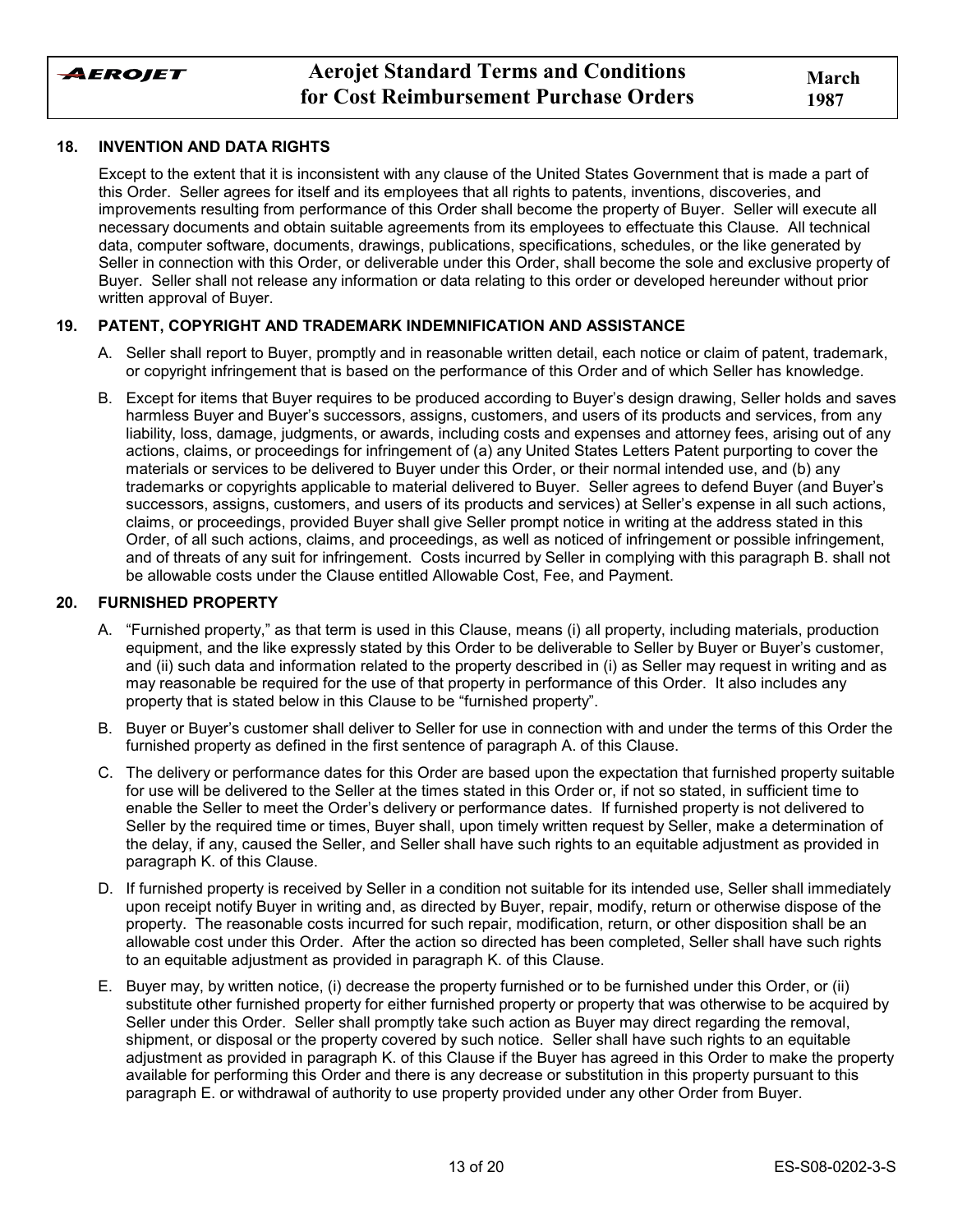

- F. (1) Title to all furnished property covered by the first sentence of paragraph A. shall remain in the entity that owned it when it was furnished to Seller.
	- (2) Title to all property purchased by Seller for which Seller is entitled to be reimbursed as a direct item of cost under this Order shall pass to and vest in Buyer upon the vendorís delivery of such property to Seller.
	- (3) Title to all other property, the cost of which is reimbursable to Seller, shall pass to and vest in Buyer upon the earliest of (a) issuance of the property for use in performance of this Order, (b) commencement of processing of the property or use in performance of this Order or (c) reimbursement of the cost of the property by Buyer.
	- (4) All furnished property and all property acquired by Seller, title to which vests in Buyer under this Clause (which shall be deemed to be furnished property), are subject to all provisions of this Clause. Title to furnished property shall not be affected by its incorporation into or attachment to any property, nor shall furnished property become a fixture or lose its status as personal property by being attached to any real property.
- G. Unless Buyer (and the owner of the property, if other than the Buyer) otherwise expressly permits in writing, Seller shall use furnished property only in the performance of this Order.
- H. Seller shall be responsible and accountable for all furnished property. Seller shall maintain and follow a program, satisfactory to Buyer, for the use, maintenance, repair, protection, and preservation of furnished property in accordance with sound industrial practice. As to any furnished property owned by the United States Government, Seller shall also comply with Federal Acquisition Regulation Subpart 45.5 (Title 48 Code of Federal Regulations) as in effect on the date of this Order. If damage occurs to finished property, the risk of which has been assumed by Buyer under this Order, Buyer shall replace the items or the Seller shall make such repairs as Buyer directs. However, if Seller cannot effect such repairs within the time required, Seller shall dispose of the property as Buyer may direct. When any property for which Buyer is responsible is replaced or repaired, Seller shall have such rights to an equitable adjustment as provided in paragraph K. of this cause.
- I. Buyer and, if other than Buyer, the owner of furnished property, shall have access at all reasonable times to the premises in which furnished property is located for the purpose of inspecting the property and Sellerís compliance with this Clause.
- J. (1) As used in this paragraph J., the term "Seller's managerial personnel" means any of Seller's directors, officers, managers, superintendents, or equivalent representatives who have direction of (a) all or substantially all of Seller's business; (b) all or substantially all of Seller's operation at any one plant, or separate location at which this order is being performed; or (c) a separate and complete major industrial operation connected with performance of this Order.
	- (2) Seller shall not be responsible for loss or destruction of, or damage to, the furnished property provided under this Order or for expenses incidental to such loss, destruction, or damage, except as provided in subparagraphs (3) and (4) below.
	- (3) Seller shall be responsible for loss or destruction of or damage to, the furnished property provided under this Order (including expenses incidental to such loss, destruction, or damage):
		- (a) That results from a risk expressly required to be insured under this Order, but only to the extent of the insurance required to be purchased and maintained or to the extent of insurance actually purchased and maintained, whichever is greater.
		- (b) That results from a risk that is in fact covered by insurance or for which Seller is otherwise reimbursed, but only to the extent of such insurance or reimbursement;
		- (c) For which Seller is otherwise responsible under the express terms of this Order;
		- (d) That results from willful misconduct or lack of good faith on the part of Sellerís managerial personnel; or
		- (e) That results from a failure on the part of Seller, due to willful misconduct or lack of good faith on the part of Sellerís managerial personnel, to maintain and follow a program or system for the control, use,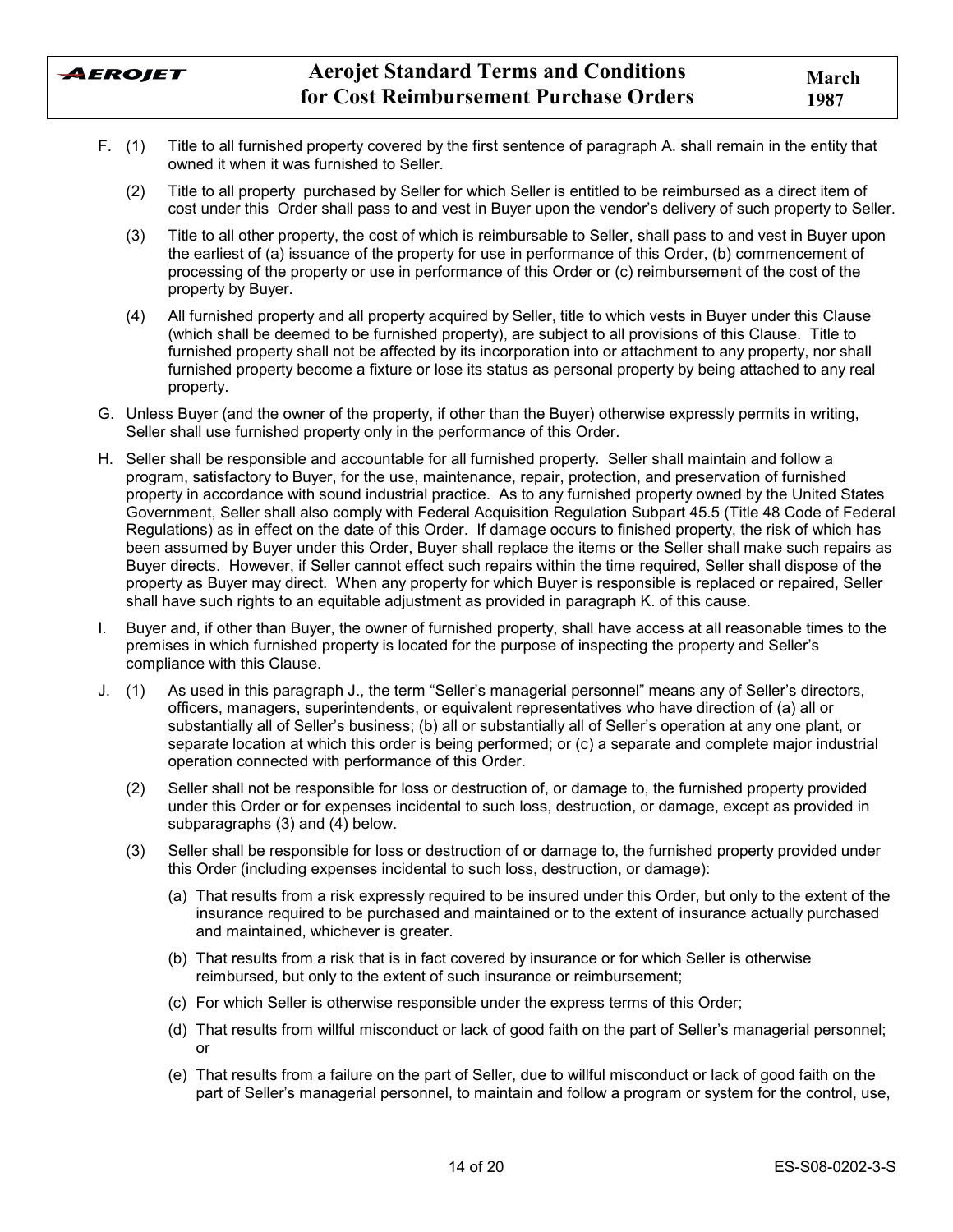

protection, preservation, maintenance, and repair of furnished property as required by paragraph H of this Clause.

- (4) (a) If Seller fails to act as provided by subparagraph J.(3) (e) above, after being notified of Buyerís disapproval, withdrawal of approval, or nonacceptance of the system or program, it shall be conclusively presumed that such failure was due to willful misconduct or lack of good faith on the part of Seller's managerial personnel.
	- (b) In such event, any loss or destruction of, or damage to, the furnished property shall be resumed to have resulted from such failure unless Seller can establish by clear and convincing evidence that such loss, destruction or damage:
		- (i) Did not result from Sellerís failure to maintain an approved program or system; or
		- (ii) Occurred while an approved program or system was maintained by Seller
- (5) If Seller transfers furnished property to the possession and control of a third party, the transfer shall not affect the liability of Seller for loss or destruction of, or damage to the property as set forth above. However, Seller shall require the third party to assume the risk of, and be responsible for, any loss or destruction of, or damage to , the property while in the third partyís possession or control, except to the extent that the arrangement between Seller and the third party, with the advance written approval of Buyer, relieves the third party from such liability. In the absence of such approval, the arrangement between Seller and the third party shall contain appropriate provisions requiring the return of all furnished property in as good condition as when received, except for reasonable wear and tear for its use in accordance with the provisions of this Order.
- (6) Upon loss or destruction of, or damage to, furnished property, Seller shall so notify the Buyer and shall communicate with the loss and salvage organization, if any, designated by Buyer. With the assistance of any such organization, Seller shall take all reasonable action to protect the furnished property from further damage separate the damaged and undamaged furnished property, put all the affected furnished property in the best possible order, and furnish to the Buyer a statement of:
	- (a) The lost, destroyed, or damaged furnished property;
	- (b) The time and origin of the loss, destruction, or damage;
	- (c) All known interests in commingled property of which the furnished property is a part; and
	- (d) The insurance, if any, covering any part of or interest in such commingled property.
- (7) Seller shall repair, renovate, and take such other action with respect to damaged furnished property as Buyer directs. If the furnished property is destroyed or damaged beyond practical repair, or is damaged and so commingled or combined with property of others (including Sellerís) that separation is impractical, Seller may, with the approval of and subject to any conditions imposed by Buyer, sell such property for the account of Buyer. Such sales may be made in order to minimize the loss to Buyer, to permit the resumption of business, or to accomplish a similar purpose. Seller shall have such rights to an equitable adjustment as provided in paragraph K. of this Clause for performing the obligations under this subparagraph J.(7). Buyer may directly reimburse the loss and salvage organization for any of its charges. Buyer shall give due regard to Seller's liability under this paragraph J. when making any such equitable adjustment.
- (8) Seller shall not be reimbursed for, and shall not include in any overhead or other indirect cost pool, the cost of insurance or of any reserve covering risk of loss or destruction of, or damage to, furnished property, except to the extent that Buyer has expressly required Seller to carry such insurance under another provision of this Order.
- (9) If Seller is reimbursed or otherwise compensated for any loss or destruction of, or damage to, furnished property, Seller shall use the proceeds to repair, renovate, or replace the lost, destroyed, or damaged furnished property or shall, as directed by Buyer, otherwise credit the proceeds to, or equitable reimburse, Buyer.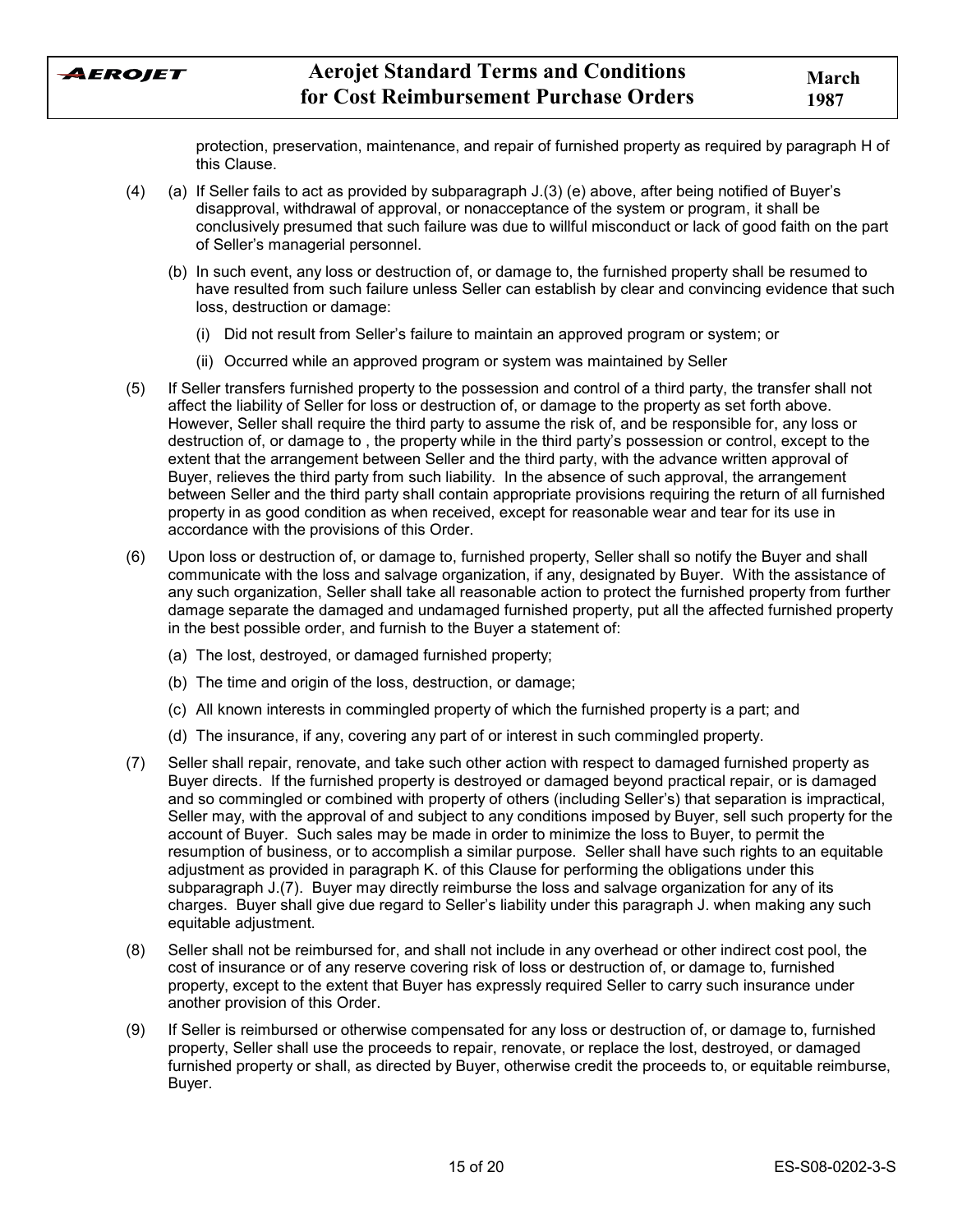

- (10) Seller shall do nothing to prejudice the rights of Buyer (or, if other than Buyer, the owner of the furnished property) to recover against third parties for any loss or destruction of or damage to, furnished property. Upon the request of Buyer (or if other than Buyer, the owner of the furnished property), Seller shall, at Buyer's expense, furnish to the Buyer all reasonable assistance and cooperation in obtaining recovery, including the prosecution of suit and the execution of instruments in favor of Buyer. In addition, where a subcontractor under Seller has not been relieved from liability for any loss or destruction of, or damage to, furnished property, Seller shall enforce for the benefit of Buyer (or, if other than Buyer, the owner of furnished property) the liability of the subcontractor for such loss, destruction, or damage.
- K. Any act or omission for which this Clause states that Seller may be entitled to an equitable adjustment shall be subject to paragraphs B. through F. of the Clause above entitled Changes as if the act or omission were a change under the Changes Clause.
- L. Upon completing this Order, at such earlier time as may be fixed by Buyer, Seller shall submit, in a form acceptable to Buyer, inventory schedules covering all items of furnished property not consumed in performing this Order or delivered to Buyer. Seller shall prepare for shipment, deliver f. o. b. origin, or dispose of the furnished property as may be directed or authorized by Buyer. The net proceeds of any such disposal shall be credited to the cost of the work covered by this Order or paid to Buyer, as directed by Buyer. The foregoing provisions shall apply to scrap from furnished property, but Buyer may authorize or direct Seller to omit from such inventory schedules any scrap consisting of faulty castings or forgings or of cutting and processing waste, such as chips, cuttings, borings, turnings, short ends, circles, trimmings, clippings and remnants, and to dispose of such scrap in accordance with Sellerís normal practice and account for it as a part of general overhead or other reimbursable costs in accordance with accounting procedures of Seller that conform to the requirements of this Order.
- M. Unless otherwise provided herein, Buyer (or if other than Buyer, the owner of furnished property) (1) may abandon any furnished property in place, at which time all obligations of Buyer regarding such abandoned property shall cease; and (2) has no obligation to restore or rehabilitate Seller's premises under any circumstances, but if furnished property listed in this Order is withdrawn or is unsuitable for the intended use, or if other furnished property is substituted, any equitable adjustment to which Seller is entitled under paragraph K. of this Clause may include restoration or rehabilitation costs.
- N. All communications required of Seller by this Clause shall be in writing and conform to such reasonable requirements about form and content as Buyer (or if other than Buyer, the owner of furnished property) may prescribe.
- O. THERE ARE NO WARRANTIES OF FITNESS OF FURNISHED PROPERTY OTHER THAN THOSE, IF ANY, STATED ON THE FACE OF THIS ORDER AND ALL OTHER SUCH WARRANTIES ARE DISCLAIMED.

## **21. INDEMNIFICATION AND INSURANCE**

- A. Except insofar as Buyer approves in writing of self-insurance program of Seller, the Seller shall maintain insurance for workerís compensation, employerís liability, comprehensive general liability (bodily injury, including death), comprehensive automobile liability (property damage and bodily injury, including death), as well as any other insurance that Buyer may require under this Order.
- B. Seller shall submit for Buyerís approval any insurance, other than provided for in paragraph A., if Seller seeks to charge any cost of such insurance directly or indirectly to this Order.
- C. (1) All insurance required by this Clause shall be in a form and amount and for those periods as Buyer may require or approve and with insurers approved by Buyer may require or approve and with insurers approved by Buyer. If requested by Buyer, Seller shall cause Buyer and Buyer's customer to be added to Seller's insurance as additional insureds. Seller's insurance shall be primary to any insurance coverage procured by Buyer. On Buyer's request, Seller shall furnish Buyer with evidence of Seller's compliance with any aspect of this Clause.
	- (2) To the extent Seller is required by this Order to insure against loss or damage to property of Buyer or Buyer's customer, (i) the policies shall disclose the interest of the Buyer and Buyer's customer, as applicable; (ii) the policies shall contain an endorsement that any cancellation or material change in the coverage adversely affecting the owner of furnished property shall not be effective unless Seller has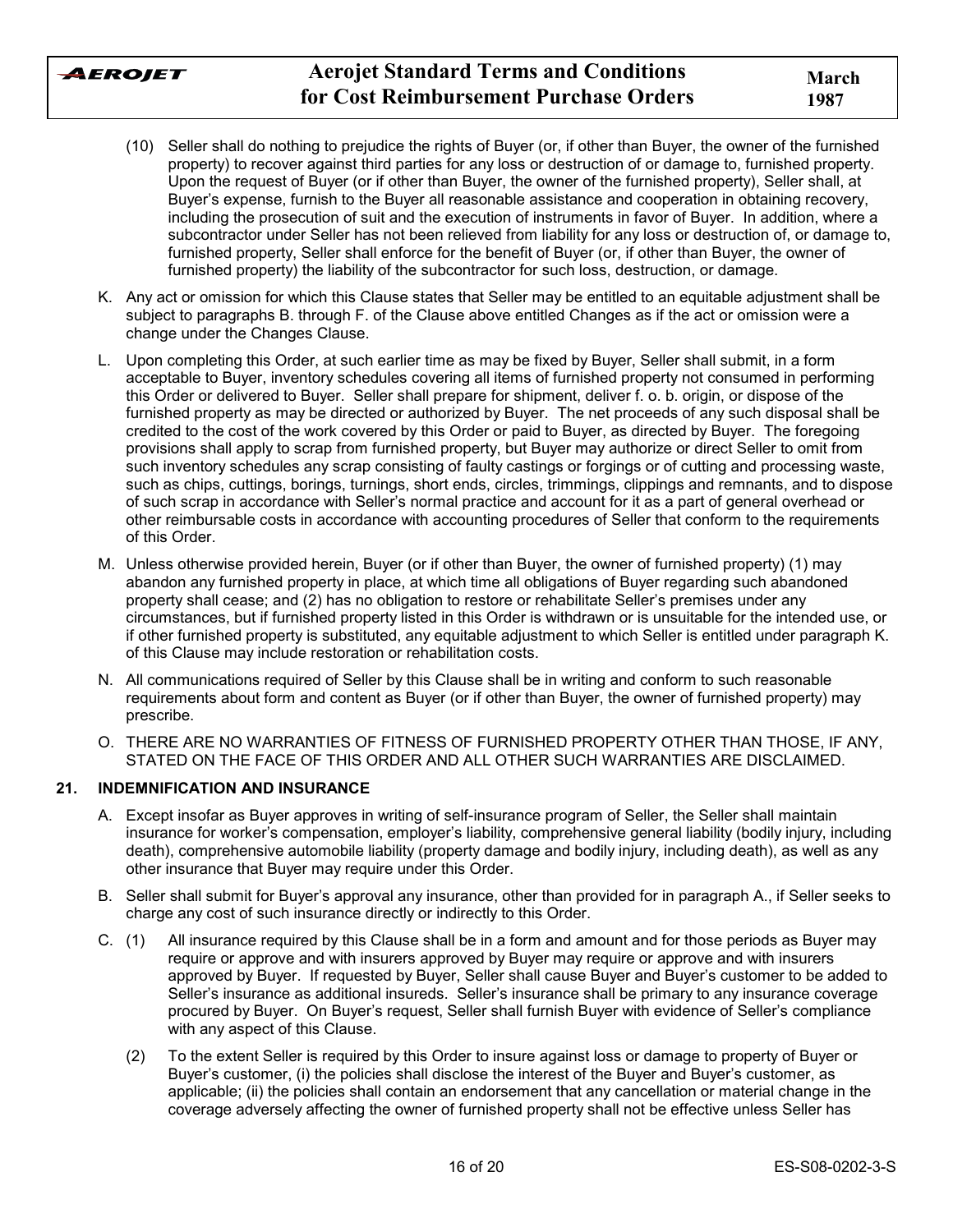

notified Buyer (and, if other than Buyer, the owner of furnished property) and Seller has followed such reasonable directions as the latter may give.

- D. Costs shall be allowable under the Clause entitled Allowable Costs, Fee, and Payment:
	- (1) To the extent incurred for insurance that is allocable to this Order and is required and approved under this Clause.
	- (2) To the extent to which the costs arise out of the performance of this Order, for liabilities (and expenses incidental to such liabilities) to third persons not compensated by insurance or otherwise for death (including bodily injury) or loss of or damage to property (other than property owned, occupied, or used by Seller, rented to Seller, or in the care, custody, or control of Seller). All such liabilities must be represented by final judgments or settlements approved in writing by Buyer. To qualify for reimbursement of such liabilities, Seller must promptly (i) notify Buyer when Seller has any reason to believe that a claim may be or has been made, or when litigation has been instituted, and (ii) furnish Buyer with all copies of papers related to any such litigation and authorize Buyer to settle or defend the claim and to represent Seller, including taking charge of any litigation, if Buyer so determines. Seller may request to be associated, at Seller's own expense (which shall not be an allowable cost under the Clause entitled Allowable Cost, Fee and Payment) with Buyer in the defense against any such claim or litigation.
	- (3) Reimbursement to which Seller is entitled under paragraph D(2) shall be without regard to the Limitation of Cost or Funds Clause of this Order.
- E. Seller shall not be reimbursed by Buyer under this or any other Order for liabilities, and expenses incidental to such liabilities:
	- (1) For which Seller is responsible under the express terms of any portion of this Order;
	- (2) For which Seller has failed to provide insurance as provided by this Order;
	- (3) That result from willful misconduct or lack of good faith on the part of any of Seller's "managerial" personnel, " as that term is defined in paragraph A.(1) of the Clause entitled Inspection.
- F. (1) Except when Seller is entitled to reimbursement pursuant to paragraph D of this Clause:
	- a) Seller shall defend and indemnify Buyer and Buyer's customer from any losses, claims, demands, or suits (including those from Seller's employees) for bodily injury (including death) or property damage howsoever arising out of Seller's performance of this Order and irrespective of Buyer's negligence in any degree.
	- b) All work to be performed on this Order by Seller is at Seller's risk as to the methods, processes, procedures, and safe conduct of the work. If Seller is to perform work on the premises or within facilities owned or controlled by Buyer, Buyer's customer, or any third party, Seller shall be solely responsible for the safe conduct of such work and the protection of the premises or facilities, and of any persons on the premises or facilities. Seller shall defend and indemnify Buyer, its employees, agents, other subcontractors, and invitees from and against all losses, claims, damages or suits, including those suffered or brought by Seller's employees for bodily injury (including death) or property damage and arising from performance of the work by Seller, its employee, agents, invitees or subcontractors, irrespective of Buyer's negligence in any degree.
	- (2) Nothing in paragraph F.(1) imposes on Seller any responsibility to pay, or indemnify Seller for, any liabilities resulting solely from Buyer's active negligence or gross misconduct.
- G. If this Order is issued under a prime contract or subcontract of the United States Government, Seller, to the extent not covered by the foregoing paragraphs of this Clause, indemnifies, and saves Buyer harmless, against and from any demands, decisions, judgment, orders awards, costs and expenses, including attorney fees, arising from or incurred in resisting any claim, demand, or asserted right of Buyerís customer based on any act or omission by Seller under or in any way related to this Order or to any step leading to the award of this Order, except those for which Seller is entitled to insure or be reimbursed pursuant to paragraphs A., B., and D. of this Clause.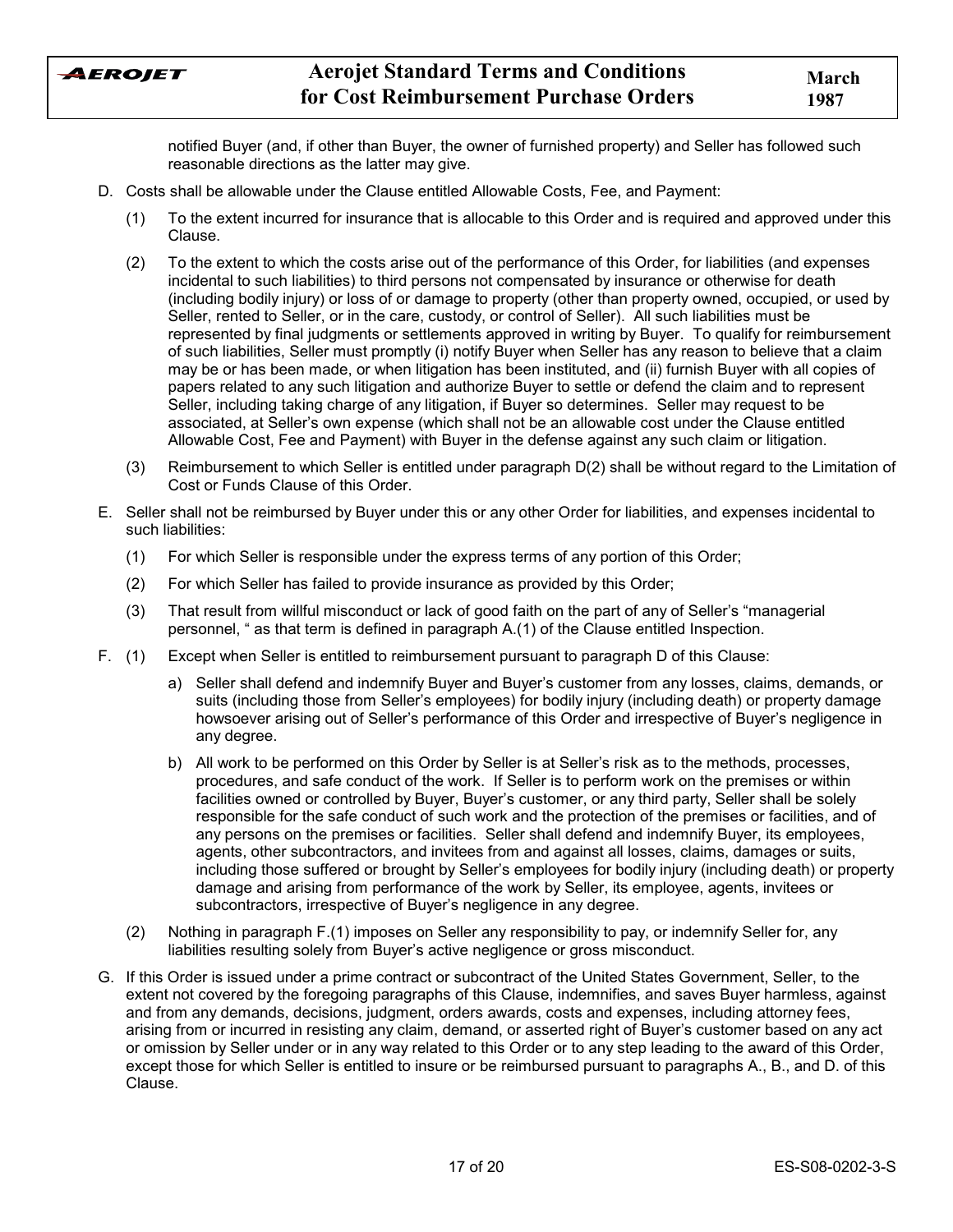AEROJET

H. Sellerís costs under paragraphs F and G of this Clause shall not be allowable under the Clause entitled Allowable Cost, Fee, and Payment.

### **22. LABOR DISPUTES**

Whenever an actual or potential labor dispute delays or threatens to delay any performance under this Order, Seller shall immediately give Buyer notice and, if the original notice is not in writing or does not contain full details, Seller shall promptly furnish such notice and such details in writing. Seller shall ensure that the obligations of this Clause are flowed down to all tiers of its subcontractors.

#### **23. STOP WORK NOTICES**

- A. By written notice to Seller, Buyer may require Seller to stop all or any part of the work under this Order for up to one hundred twenty (120) working days after the notice is received by Seller, and for such further periods as the parties may agree. Any such notice shall be specifically identified as one to stop work.
- B. Upon receipt of such notice, Seller shall immediately comply with its terms and take all reasonable steps to minimize the incurrence of costs allocable to the work covered by the notice. Within the period covered by the notice, Buyer shall by further written communication to Seller cancel the notice or terminate the work covered by the notice under the Clauses entitled Termination.
- C. If a Stop Work notice is canceled or expires, Seller shall immediately resume work. Such a Stop Work notice shall be treated, for all purposes under this Order, as if it were a Change Order issued pursuant to the Clause entitled Changes.
- D. If the work covered by a Stop Work notice is terminated for convenience under the Clause entitled Termination, the reasonable costs resulting from the notice will be included in any settlement under that Clause. If the work covered by a Stop Work notice is terminated for default under the Clause above entitled Termination, Seller shall be entitled to the reasonable costs resulting from the Stop Work notice.

#### **24. SELLERíS INVOICES AND CLAIMS**

By virtue of its submission to Buyer, each invoice or claim from Seller shall be deemed to include a warranty by Seller that all amounts claimed by Seller are due and proper, and Buyer shall have, in addition to any other rights under this Order, a right of action against Seller for any breach of that warranty. Upon request by Buyer, Seller shall certify any of Sellerís invoices or claims in writing, in such terms, and with such signatures, as Buyer may prescribe, and Buyer may ignore any such invoice or claim not so certified.

### **25. DISPUTES**

- A. Any dispute between Buyer and Seller arising under, for alleged breach of, or in any other way related to, this Order shall, if not resolved by mutual agreement, be subject to resolution only as provided below.
- B. Buyer may pursue Buyerís rights against Seller in any tribunal with jurisdiction.
- C. Seller may pursue its rights against Buyer only in a court of competent jurisdiction in the State of California and any such court action shall be subject to the following limitations. If Buyer deems that any dispute arising under, for breach of, or in any other way related to, this Order may affect, or be connected with, any dispute between Buyer and Buyerís customer (including within that term, solely for purposes of this Clause, anyone with whom Buyer has a dispute related in any way to this Order or the products or services procured under it), Buyer may by written notice to Seller at any time before a final judgment invoke this paragraph C. and thereupon Seller's sole remedy shall be as stated in (1) through (4) below:
	- (1) Seller shall fully cooperate at its own expense with Buyer in any proceeding involving Buyerís customer. When Buyer so requests and authorizes Seller to proceed in Buyerís name, Seller shall conduct the litigation at Seller's expense. In any other instance, with Buyer's permission (which shall not be unreasonably denied but may be conditioned upon such terms as Buyer deems appropriate), Seller may have its interest represented in any such proceeding, to the extent that the forum's procedures allow. Seller shall, however, hold Buyer harmless against any adverse effects on Buyer's interests that may be caused by having Sellerís interests represented in such a proceeding. Subject to the foregoing, Buyer shall cooperate with Seller in any such proceeding. Pending the conclusion of such proceeding. Seller may not pursue against Buyer or Buyerís customer any litigation that Buyer states, in a written notice to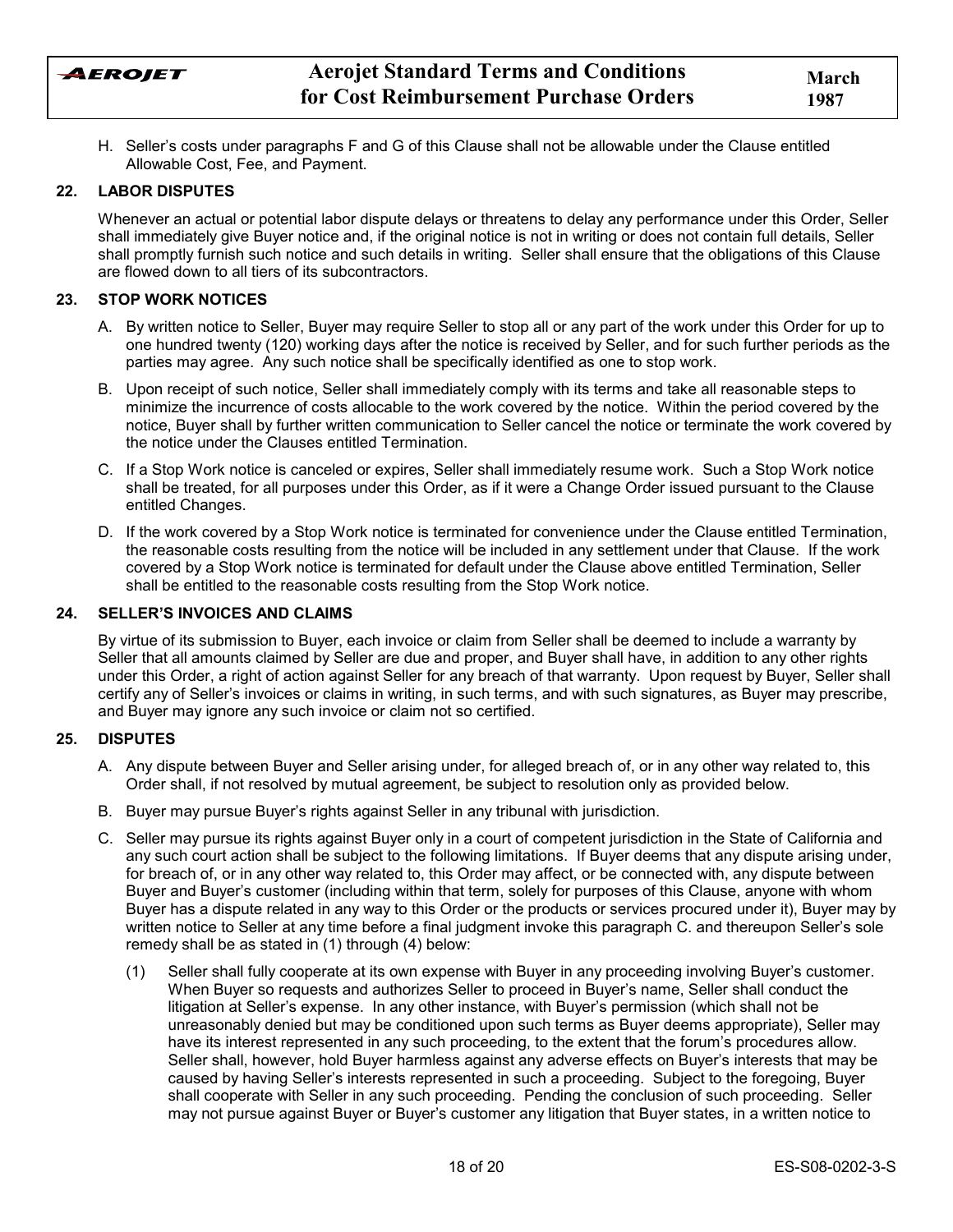

Seller, involves one or more issues of law or fact in common with any dispute between Buyer and Buyerís customer. In consideration of Buyerís promises under this Order, Seller hereby grants to Buyer an irrevocable power of attorney to file papers on behalf of Seller for a stay or dismissal of any litigation designated by Buyer in a notice under this paragraph (1). Seller and Buyer shall treat as conclusive between them all portions of any decision in any such proceeding that Buyer designates in a written determination communicated to Seller.

- (2) Upon final disposition of any dispute between Buyer and Buyerís customer covered by a notice issued by Buyer under paragraph C. of this Clause, Seller may proceed to seek resolution consistent with this Clause, or any issue as to which the disposition between Buyer and Buyer's customer is not conclusive upon Seller under this Clause.
- (3) Without Sellerís consent, Buyer shall not settle with Buyerís customer in any manner that would be substantially adverse to Seller. Seller shall cooperate fully in assisting Buyer to reach a settlement and shall not unreasonably withhold or condition consent to any proposed settlement. Seller's sole remedy in the event Buyer settles in violation of this paragraph (3) shall be to have its original dispute with Buyer determinable in a court of competent jurisdiction in the State of California.
- (4) To the extent to which Seller may have the right to litigate against Buyer under paragraphs C.(2) or (3) above, Buyer will, to the extent appropriate, cooperate in seeking the lifting of any stay of litigation obtained under paragraph C.(1) above; and Seller may refile against Buyer any court action that had been earlier dismissed in implementation of Buyer's rights under paragraph C.(1) above. Provided that Seller refiles such litigation against Buyer within forty-five (45) days after Seller knows or has reason to know that it may refile, Buyer shall not assert against Seller in the refiled action any statute of limitation that expired after such an action was dismissed in implementation of Buyer's rights under paragraph C.(1) above.
- D. Except insofar as this Order expressly gives Seller greater rights against Buyer than Buyer has against its customer, the parties intend that parallel results be reached on any issue common to the disputes between (i) Seller and Buyer and (ii) Buyer and its customer; the law applicable to this Order shall be that applicable between Buyer and Buyerís customer to the extent that will effectuate such intent. On any issue for which the choice of law is not determined by the immediately preceding sentence, the law applicable to the interpretation of this Order and the resolution of disputes between Buyer and Seller in connection with this Order shall be the law of the State of California.
- E. Pending resolution of any dispute with Buyer, Seller shall proceed diligently to perform all of the duties that it would have, in the absence of the dispute, toward Buyer.
- F. Whenever a provision of this Order grants Seller a form of remedy, whether an "equitable adjustment" or otherwise, that shall be the exclusive form of remedy available to Seller, and Seller shall not have any other or broader right, including, but not limited to, one for "breach of contract".

## **26. COMPUTING TIME**

Except as otherwise expressly stated, all "days" referred to in this Order shall be calendar days. If the last day of any period falls on a weekend day or federal holiday the period shall expire the next working day after the weekend or holiday.

## **27. INTEREST**

- A. Buyer shall be liable to Seller for interest only to the extent that the debt due Seller was part of a claim that Buyer had against Buyer's customer and for which the latter has paid Buyer interest on Seller's portion of the claim. The interest payable to Seller shall be the portion of the interest so paid Buyer that is allocable to Sellerís portion of the claim.
- B. All amounts due Buyer from Seller shall bear interest, compounded monthly, from the date of the debt arises until Buyer receives payment. Such interest due Buyer shall be at the rate publicly announced by the Bank of America as the rate it charges for loans to its best corporate customers, except that if Buyer is liable to its customer or some other third party for interest and Sellerís acts or omissions were responsible in whole or part for such liability of Buyer, the interest due from Seller shall be at the same rate as that owned by Buyer as stated in this sentence. If the rate used to determine the rate payable by Seller under this Clause varies during the period when Seller owes Buyer, the interest due Buyer shall vary correspondingly.